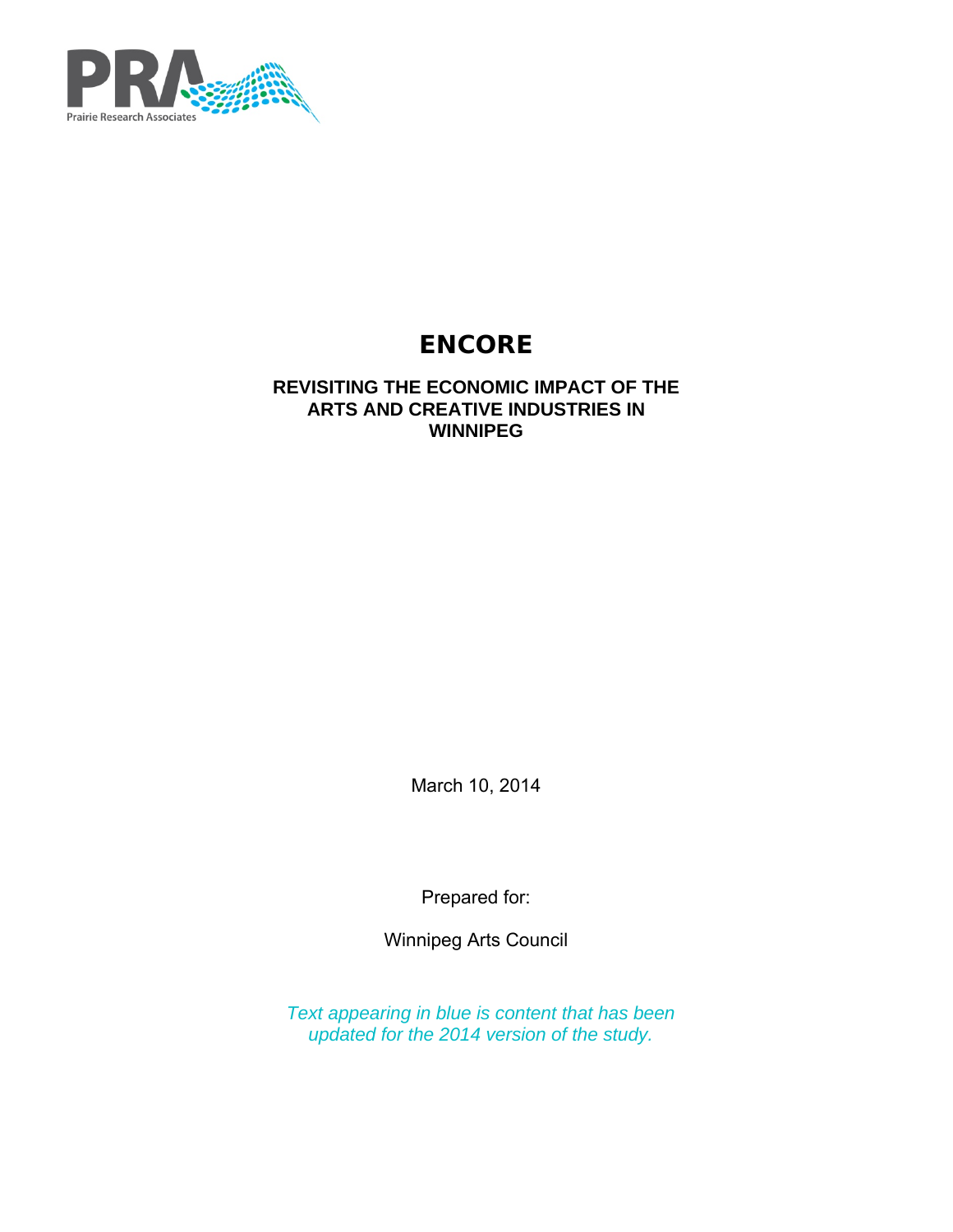**ENCORE Revisiting the Economic Impact of the Arts and Creative Industries in Winnipeg MARCH2014** 

#### **S U M M A R Y**

Five years have passed since Ticket to the Future, Phase 1, was released as the first comprehensive study of the economic impact of the Winnipeg arts and creative industries in decades. With recent data and material from Statistics Canada and Economic Development Winnipeg, it is the moment to produce the **Encore**, and update the story.

**The most relevant point for the Winnipeg Arts Council is the clear evidence that the City of Winnipeg's annual allocation to the Winnipeg Arts Council has not kept pace with the growth of the city's population; the amount allocated per capita has declined between 2007 and 2014. The effect of inflation will further erode the purchasing power of the City's investment in the arts if this trend continues.** 

City residents and businesses remain passionate about arts and culture: from attendance records at the Fringe Festival, the Winnipeg Art Gallery and the Winnipeg Folk Festival, to impressive volunteer and donor rates, to new partnerships between arts organizations and local businesses, the evidence strongly points to the fact that Winnipeggers care deeply about the arts, and eagerly take advantage of opportunities to experience arts and culture.

This study measures the surprising economic impact of the arts and creative industries in the city of Winnipeg, building off of an earlier study undertaken in 2009. After examining recent information pertaining to employment and economic activity in the arts and creative industries, cultural attendance, volunteerism in arts and cultural organizations, cultural tourism, and municipal funding for arts and culture, we conclude that:

- Winnipeg's arts and creative industries remain a **major employer** and a **significant contributor to the city's economic output, and appear to be growing in step with the local economy.**
- City residents continue to exhibit a **strong demand for arts and cultural activities,** and take **full advantage** of every opportunity to interface with arts and culture.
- **Through its capacity to leverage additional funding from a multitude of public and private sources, municipal investment plays a key role in supporting Winnipeg's arts and creative industries. However, per-capita funding allocated by the city to the WAC has declined continuously since 2007.**
- Local non-profit arts organizations supply a **large number** and **wide variety** of arts and cultural programs.
- $\blacktriangleright$  Arts and cultural activities remain popular among tourists visiting the city, who continue to **inject a considerable volume of funds into the local economy.**

Considering that the arts and creative industries have a significant impact on the local economy and the quality of life of local residents, **it remains true, as local business leaders told us during the original economic impact study, that the city needs to factor in how to use the arts as a strategic resource.**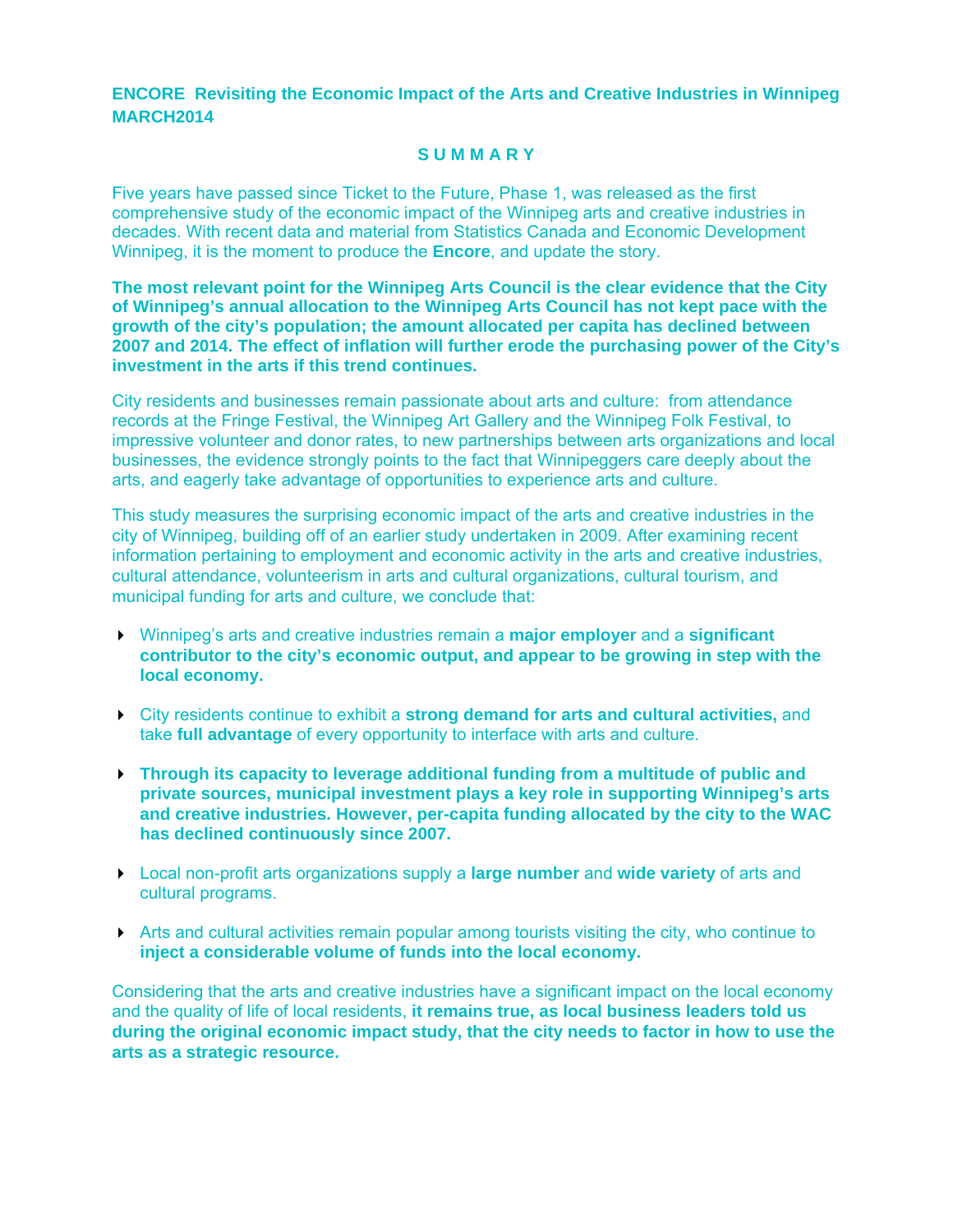- **The arts and cultural industries continue to account for a significant proportion of employment and economic output in the city of Winnipeg.** The key finding from the update of the economic impact study is that Winnipeg's arts and creative industries are growing at a slightly greater pace than the city's economy as a whole:
	- Between 2009 and 2012, the real output of the arts and creative industries increased approximately 9.4% (\$0.949 billion to \$1.038 billion), while Winnipeg's GDP expanded by approximately 8.9% (\$25.619 billion to \$27.887 billion), such that the arts and cultural sector continues to account for about 3.7% of the city's total output.
	- Between 2009 and 2012, employment in the arts and creative industries increased about 6.4% (25,000 to 26,600), while total employment in the city of Winnipeg grew approximately 5.4% (395,900 to 417,400), causing the industries' share of total employment to rise very slightly from 6.3% to 6.4%.

 **Municipal funding allocated to arts and culture per city resident continues to decline.** The original economic impact study observed that municipal funding in Winnipeg had plateaued since 2008, and pointed out that as its population increases, a fixed amount of municipal expenditure would be spread over a growing number of residents, causing the city's per capita arts funding ratio to decrease over time. As shown in the figure below, this is precisely what has happened. In spite of the 2012 increase of \$50,000 to WAC's annual base funding allocation, the amount provided per resident of Winnipeg has declined continuously since the original report. Assuming the situation does not change in the current year, we predict that in 2014, the amount allocated to arts and culture per city resident will fall to \$5.65, constituting an 10% decline in funding per capita since 2008. It should be further noted that these figures do not account for the impact of price inflation, which would be expected to further erode the value of the funding allocation over time.

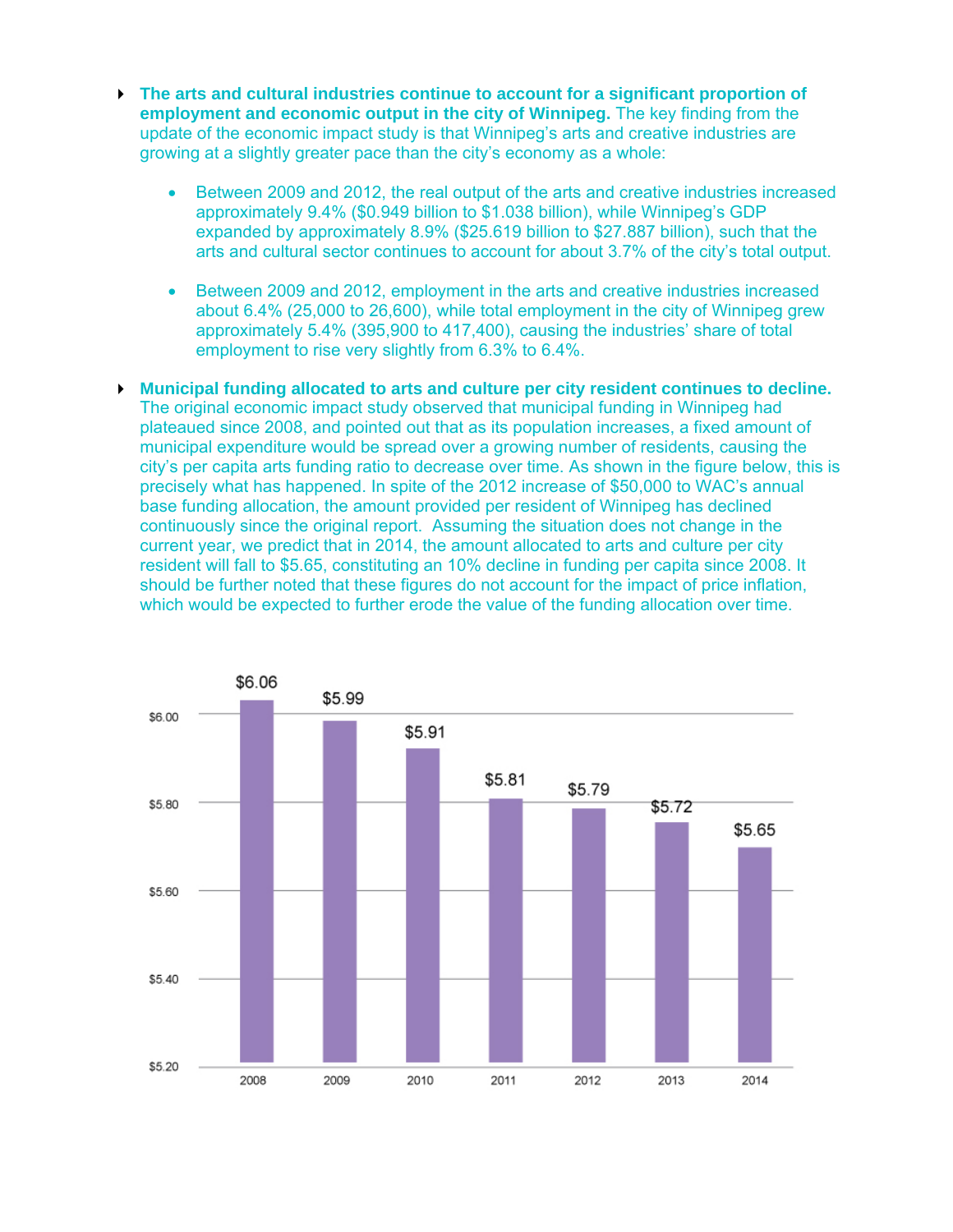#### **Message from the Winnipeg Arts Council**

Five years have passed since Ticket to the Future, Phase 1, was released as the first comprehensive study of the economic impact of the Winnipeg arts and creative industries in decades. With recent data and material from Statistics Canada and Economic Development Winnipeg, it is the moment to produce the Encore, and update the story. The Winnipeg Arts Council is very grateful to Prairie Research Associates for again compiling the information in an accessible and thorough document and to Economic Development Winnipeg for generously providing statistics. The structure of the report remains the same as the 2009 version, however, new data has been inserted and where available, calculations have been updated.

The most relevant point for the Winnipeg Arts Council is the clear evidence that the City of Winnipeg's annual allocation to the Winnipeg Arts Council has not kept pace with the growth of the city's population; the amount allocated per capita has declined between 2007 and 2014. The effect of inflation will further erode the purchasing power of the City's investment in the arts if this trend continues.

City residents and businesses remain passionate about arts and culture: from attendance records at the Fringe Festival, the Winnipeg Art Gallery and the Winnipeg Folk Festival, to impressive volunteer and donor rates, to new partnerships between arts organizations and local businesses, the evidence strongly points to the fact that Winnipeggers care deeply about the arts, and eagerly take advantage of opportunities to experience arts and culture.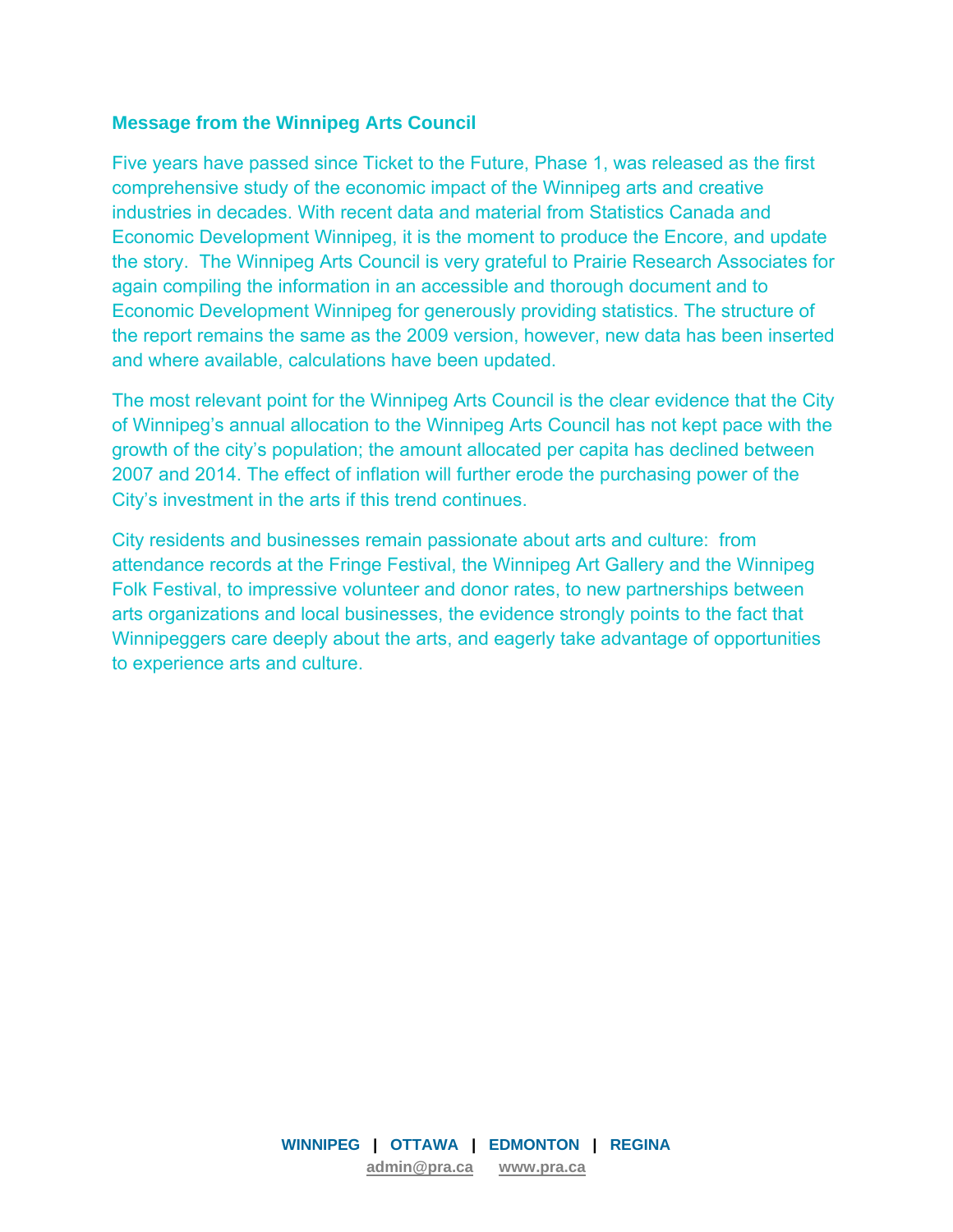## **TABLE OF CONTENTS**

| 'Playing our aces': On the use of economic impact analysis in this study  5                                                                                                                                                      |
|----------------------------------------------------------------------------------------------------------------------------------------------------------------------------------------------------------------------------------|
|                                                                                                                                                                                                                                  |
| How does employment in the arts and creative industries compare with other industrial                                                                                                                                            |
|                                                                                                                                                                                                                                  |
| How many people learn and study with non-profit arts and cultural organizations?                                                                                                                                                 |
| Do tourists participate in arts and cultural activities while visiting Winnipeg?  12                                                                                                                                             |
| Commitment by local businesses to Winnipeg's arts and cultural sector 15<br>What is the economic value of public investment in the arts and creative<br>The importance of municipal funding for arts and culture in Winnipeg  16 |
|                                                                                                                                                                                                                                  |
|                                                                                                                                                                                                                                  |

APPENDIX A – Definition of the arts and creative industries



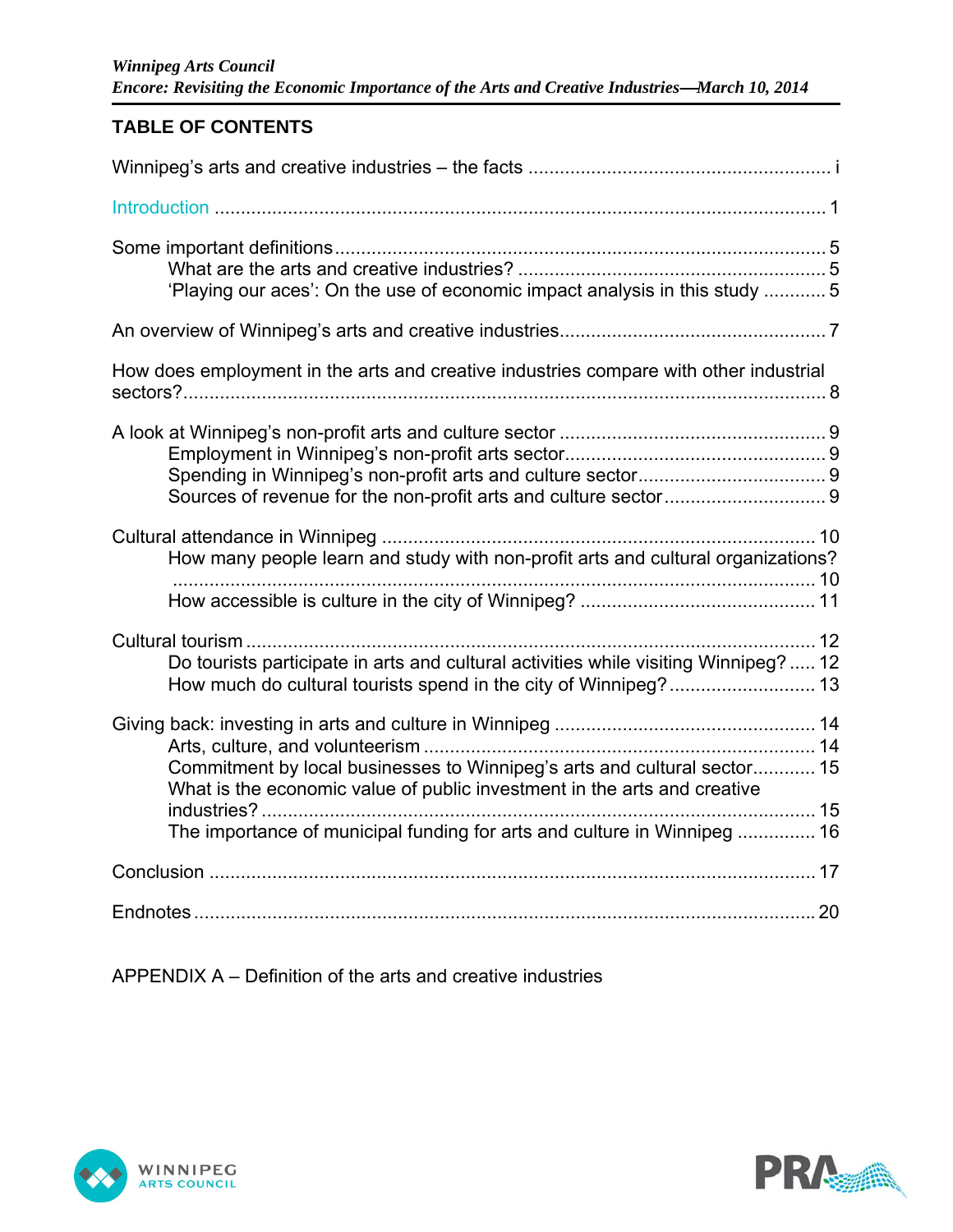## **Winnipeg's arts and creative industries – the facts**

This report examines the most recent evidence available about the economic impact of the arts and creative industries in Winnipeg, building on the results of a previous study carried out in 2009, entitled *Ticket to the Future, Phase 1*. In addition to summarizing the findings from that earlier study, PRA Inc. (Prairie Research Associates) collected new information about employment and economic activity in the arts and creative industries, cultural attendance, volunteerism in arts and cultural organizations, cultural tourism, and municipal funding for arts and culture, discussing important trends we identified in the data.

#### **These are some our key findings:**

 **6.4%** of the city's labour force is employed in Winnipeg's arts and creative industries. **This is 26,600 people, easily sufficient to pack the seats at the MTS Centre and nearly enough to fill Investors Group Field–every working day of the year.** Of these 26,600, nearly **5,400** people are employed by non-profit arts and cultural organizations in the city. Employment in the arts and creative industries increased by a healthy 6.4% between 2009 and 2012, keeping pace with growth in employment in the city more generally. SEE PAGE 7  $\rightarrow$ 

- **4¢ of every dollar** of Winnipeg's economic output comes from the arts and creative industries, which **produces over** *\$1 billion* **of output each year.** Expanding by 9.4% between 2009 and 2012, the output of the arts and creative industries appear to be growing roughly in step with the local economy.  $SEPAGE 7 \rightarrow$
- **\$66 million** in expenditures is made by non-profit arts and cultural organizations each year. **Three-quarters** of this goes into wages, salaries, and honoraria. SEE PAGE 9  $\rightarrow$
- **2.6 million** local admissions are recorded for **6,300** arts- and culture-related events planned and implemented by non-profit arts and cultural organizations in Winnipeg each year, on top of **500,000** visits by arts enthusiasts from outside the city. **One-third of local admissions are free.** SEE PAGE 10  $\rightarrow$
- **1.9 million seats** are filled each year by twelve local arts and cultural organizations <br>
SEE PAGE 10 →

- **1.6 million hours** of volunteer time are contributed to non-profit arts and cultural organizations by 39,000 Winnipeggers each year. See PAGE 10→
- **600,000 tourists** spend nearly **\$77 million** in Winnipeg each year while enjoying local arts and cultural attractions.  $SEE PAGE 12 \rightarrow$
- **93.8%** of all expenditures by local non-profit arts and cultural organizations are **spent right here in the city of Winnipeg.**  $\overline{SEE PAGE 9 →}$
- **84.1%** of local non-profit arts and cultural organizations provide programming tailored to young audiences.  $\overline{\text{SEE PAGE 11}}$  →
- **43.3%** of all revenues collected by local non-profit arts and cultural organizations are **earned revenues** including admissions, box office sales, subscriptions, workshops, and classes. SEE PAGE 9  $\rightarrow$



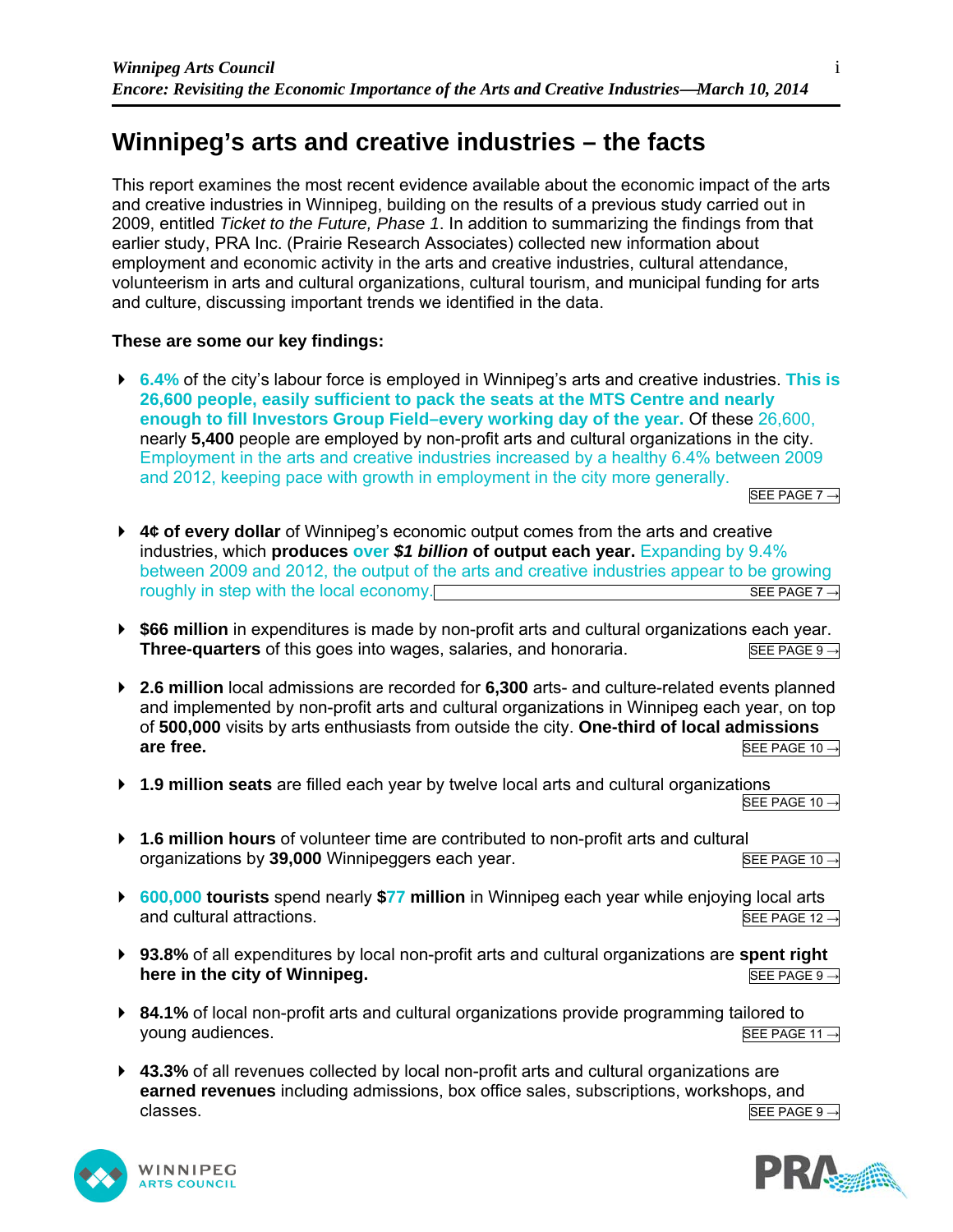- **Every dollar of municipal funding attracts another \$18.23** in support to local non-profit arts and cultural organizations from the federal and provincial governments and from private  $\overline{\text{SDE PAGE 15}}$   $\rightarrow$
- Many of Winnipeg's key business leaders told us that the **arts and creative industries significantly enhance the quality of life for the city's residents, and serve to attract skilled workers and keep them here.** SEE PAGE 15→
- In per-capita terms, **municipal funding allocated to the Winnipeg Arts Council (WAC) has Winnipeg decreased continuously since 2007;** assuming no change in this calendar year, **the amount allocated per city resident will have declined 11% between 2007 and 2014.** SEE PAGE 16→



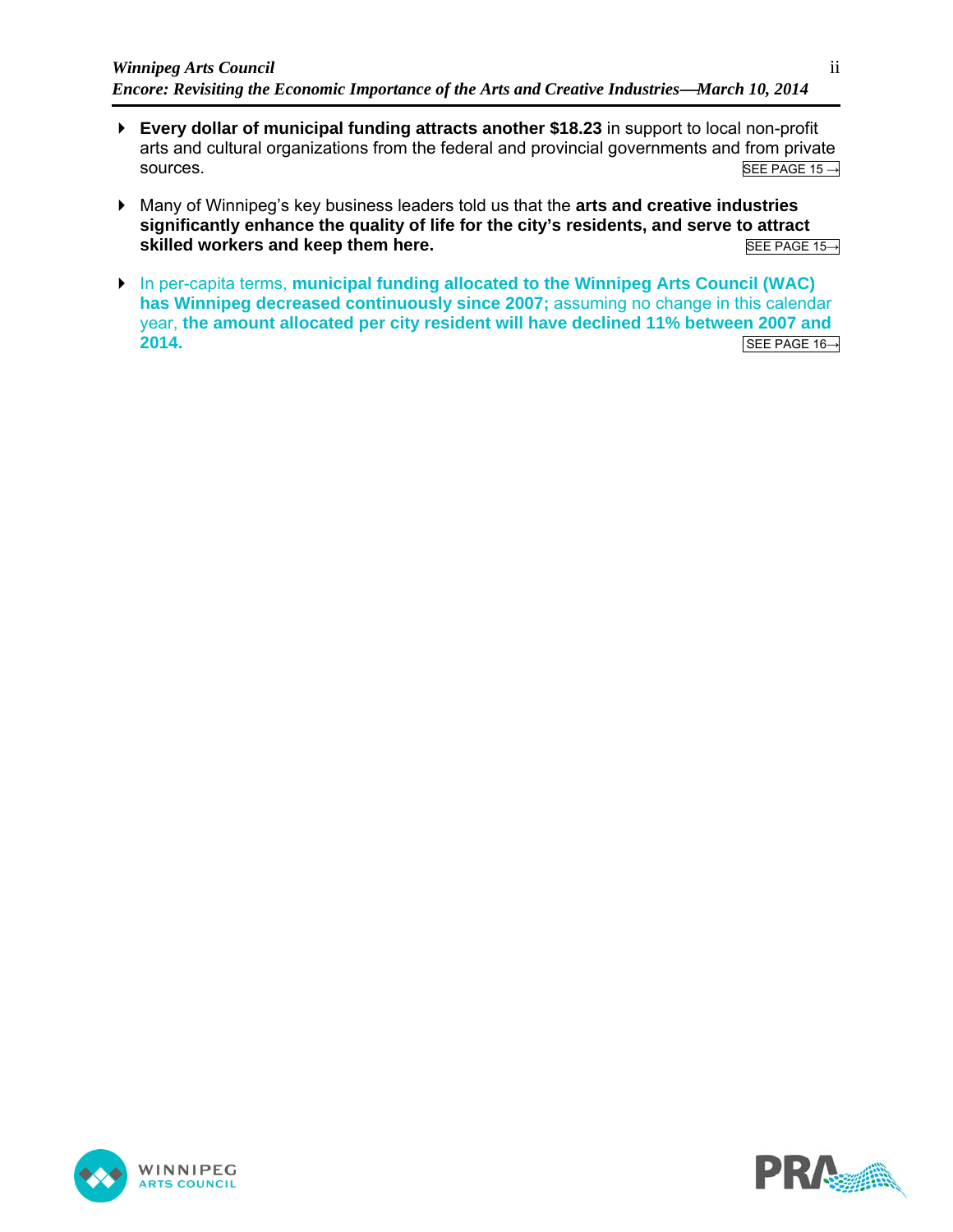## **Introduction**

The purpose of this study is to update *Ticket to the Future: Phase 1,* an analysis undertaken in 2009 on behalf of the Winnipeg Arts Council with the aim of measuring the economic impact of Winnipeg's arts and creative industries.

The original report began with the following words:

*Winnipeggers joke that Winnipeg is cold in the winter and has mosquitoes in the summer. But then self-deprecation gives way to pride as we speak of our culture - the ballet, the symphony, Folklorama, Burton Cummings, Neil Young, the Weakerthans, Adam Beach, Guy Maddin, Carol Shields, and David Bergen. Arts and culture have always been at the heart of Winnipeg, as First Nations, Métis, and diverse immigrant populations gathered to express and share their unique tastes for music, art, dance, and theatre, a tradition that continues to this day. Arts and culture are powerful drivers of the quality of life in Winnipeg and Manitoba.* 

As you read this, you may well ask what has changed to merit an update to the original report. Winnipeg is evidently still very cold in the winter and still has mosquitos in the summer, and Winnipeggers remain extremely proud of their city's reputation as a centre of arts and culture. In fact, quite a lot has changed:

- **In 2010, the federal government designated Winnipeg as one of Canada's Cultural**  Capitals for the year 2010, coinciding with the 140<sup>th</sup> anniversary of the Province of **Manitoba.** Above and beyond the prestige associated with this title, the city received funding to undertake a series of cultural events, including art and architecture exhibits and symposiums, mobile storytelling and cello festival, a public art project, and a river-barge arts festival held near The Forks, which included performances by many Winnipeg performers.<sup>1</sup>
- **Winnipeg's artists, its artistic communities, and its cultural institutions are increasingly recognized across Canada—and beyond.** Winnipeg has a growing reputation as the "cultural cradle of Canada" across the nation, throughout North America and even overseas.<sup>2</sup>
- **The opening of the Canadian Museum for Human Rights (CMHR) is just over the horizon.** Still several years off when the original economic impact study was released, the grand opening of the first national museum outside of Ottawa in September 2014 will further enhance Winnipeg's reputation as a centre of arts and culture. It may also generate new opportunities to establish the city as a key cultural tourism destination. The very fact that Winnipeg has been chosen as the site for this unique project further speaks to the city's reputation for its support of and excellence in arts and culture.
- **The Winnipeg Arts Council released** *Ticket to the Future, Phase 2—***a comprehensive Cultural Action Plan for Winnipeg.**<sup>3</sup> Building on the results of PRA's 2009 economic impact study, the WAC subsequently developed a detailed blueprint to support municipal planning and policy as it relates to arts and culture. *Ticket to the Future, Phase 2* included a wide range of recommendations aimed at capitalizing on and further developing Winnipeg's cultural assets; these included, among many others, expanding the role of the Council, and significantly increasing the level of per capita funding provided for arts and cultural programming so as to compensate for the effects of inflation and population growth.

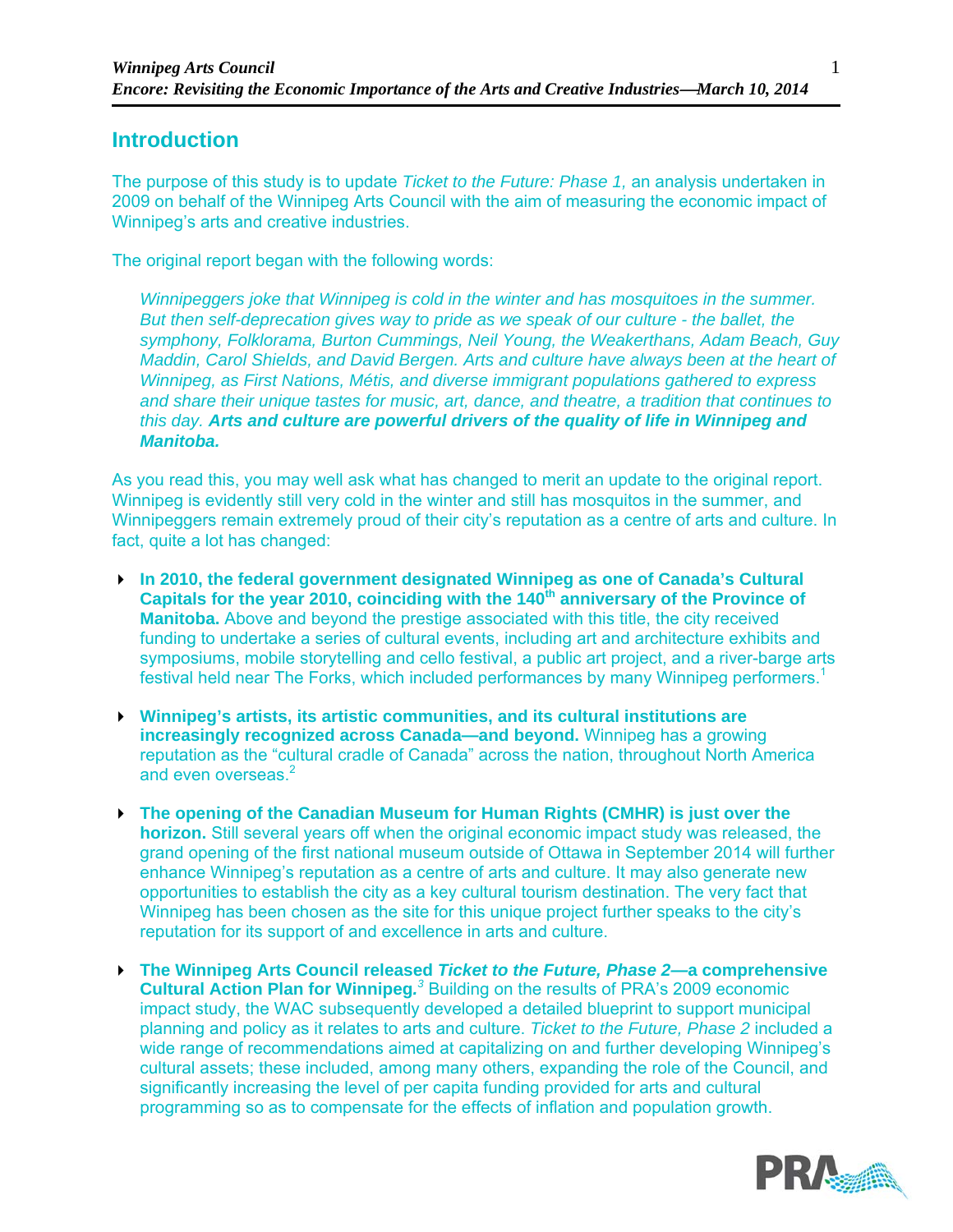Although the WAC subsequently received a \$50,000 increase to its annual base funding allocation, *Ticket to the Future, Phase 2,* has not yet been approved by city council.

 **Like the city itself, arts and culture never stay still.** This report outlines a number of exciting recent developments, such as the introduction of Culture Days and the Cultural Access Pass (CAP) for new Canadian immigrants, which have provided Winnipeggers with an ever-increasing number of opportunity to experience arts and culture. Also noteworthy is the emergence of the artsVest program, delivered locally by the WAC, which aims to contribute to the sustainability of the city's arts and cultural organizations by facilitating the establishment of partnerships with local businesses.

It is also critical to identify some of the many things that have not changed since the publication of *Ticket to the Future, Phase 1* that have implications for the future of Winnipeg's arts and creative industries and for the city in general:

- **The arts and cultural industries continue to account for significant proportion of employment and economic output in the city of Winnipeg.** The key finding from the update of the economic impact study is that Winnipeg's arts and creative industries are growing at approximately the same pace as the city's economy as a whole:
	- Between 2009 and 2012, the real output of the arts and creative industries increased approximately 9.4% (\$0.949 billion to \$1.038 billion), while Winnipeg's GDP expanded by approximately 8.9% (\$25.619 billion to \$27.887 billion), such that the arts and cultural sector continues to account for about 3.7% of the city's total output.
	- Between 2009 and 2012, employment in the arts and creative industries increased about 6.4% (25,000 to 26,600), while total employment in the city of Winnipeg grew approximately 5.4% (395,900 to 417,400), causing the industries' share of total employment to rise very slightly from 6.3% to 6.4%.
- **City residents remain passionate about arts and culture.** From shattered attendance records at the Winnipeg Art Gallery (WAG) and the Fringe Festival, to impressive volunteer and donor rates, to new partnerships between arts and cultural organizations and local business facilitated through the artsVest program, the evidence suggests that Winnipeggers still care deeply about the arts, and eagerly take advantage of new opportunities to experience arts and culture.
- **Cultural tourists infuse a substantial amount of money into the local economy.** Although changes in tourism data collection make comparison with the 2009 study impossible, the information available shows that arts, cultural, and heritage activities remain very popular among visitors to the city of Winnipeg; furthermore, we estimate that in 2011, tourists engaging in these activities spent approximately \$77 million while here. Since tourist expenditures 'multiply' as this circulates through the economy, this \$77 million likely leverages a larger volume of economic activity.
- **Municipal funding allocated to arts and culture per city resident continues to decline.** The original economic impact study observed that municipal funding in Winnipeg had plateaued since 2008, and pointed out that as its population increases, a fixed amount of municipal expenditure would be spread over a growing number of residents, causing the city's per capita arts funding ratio to decrease over time. As shown in the figure below, this is precisely what has happened. In spite of the 2012 increase to the WAC's annual base funding allocation, the amount provided per resident of Winnipeg has declined continuously



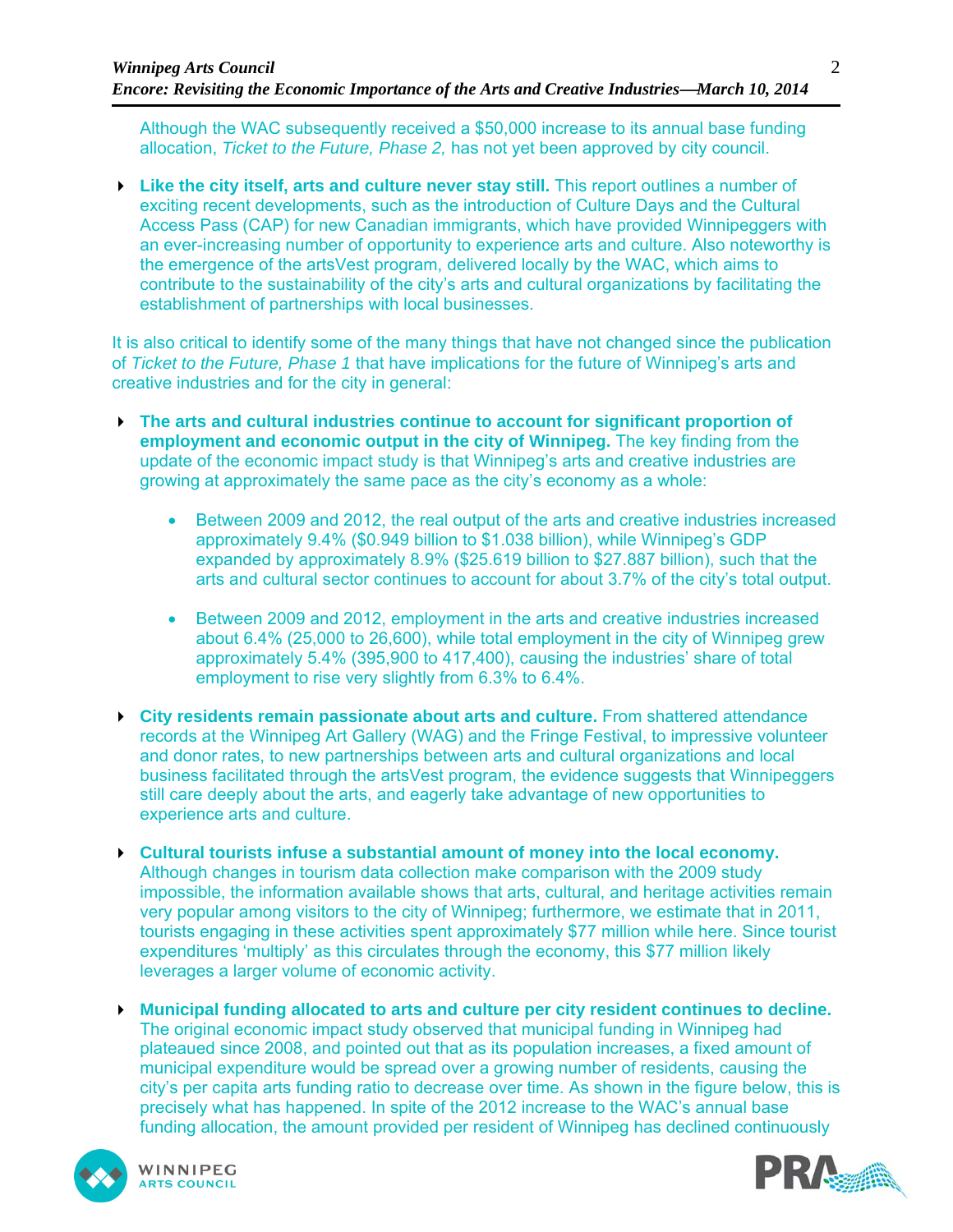since the original report; assuming the situation does not change in the current year, we predict that in 2014, the amount allocated to arts and culture per city resident will fall to \$5.65, constituting an 10% decline in funding per capita since 2008. It should be further noted that these figures do not account for the impact of price inflation, which would be expected to further erode the value of the funding allocation over time.



**Figure 1: Per-capita municipal funding allocated to the Winnipeg Arts Council (WAC), 2008-2014** 



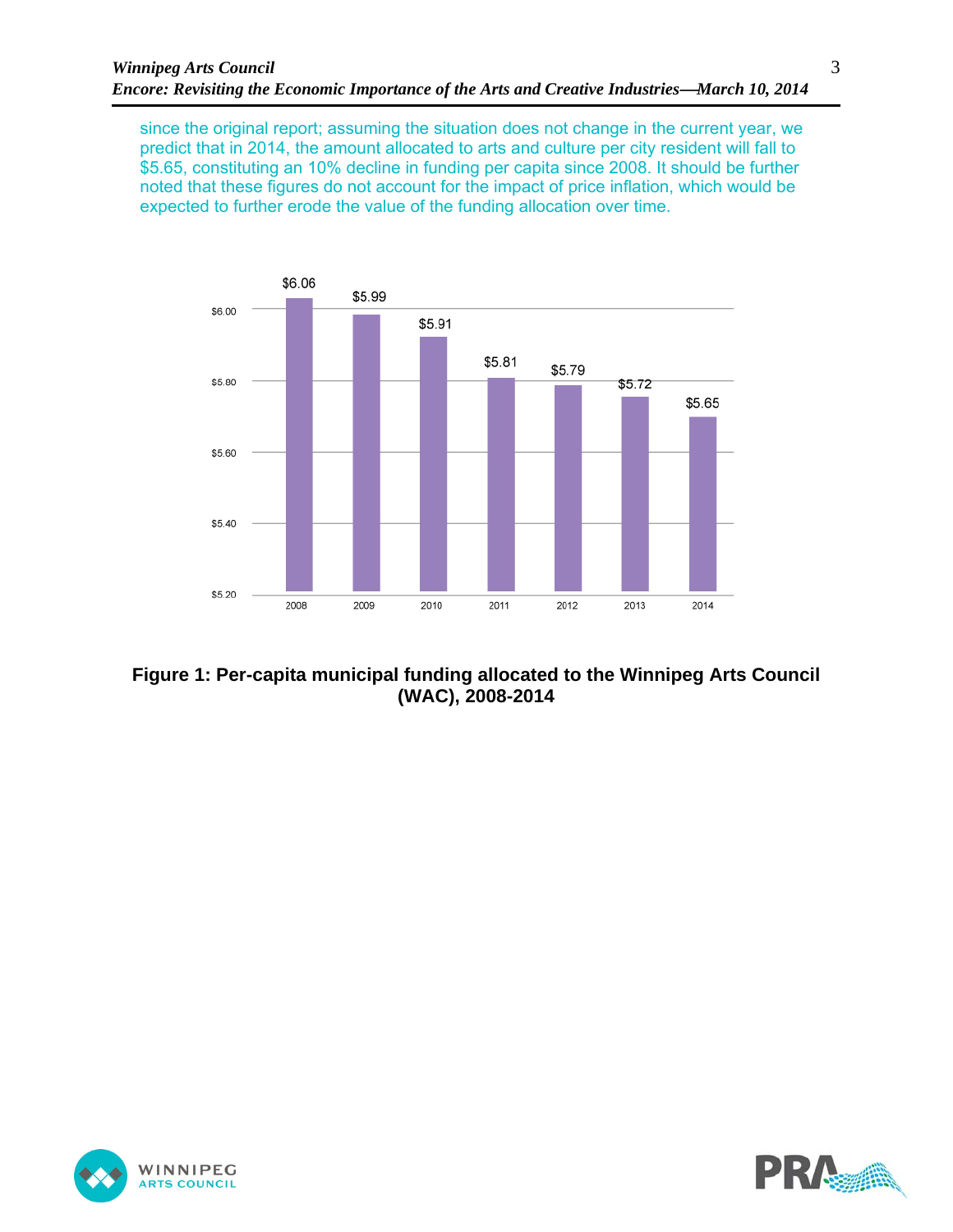## **A high-level view of the economic impact of the arts and creative industries**

Winnipeg's arts and creative industries consist of hundreds of non-profit and for-profit enterprises. Many organizations and businesses headquartered in Winnipeg reach to other centres and rural areas, providing a general enhancement in the quality of life for the entire province. Annual attendance, capital spending, wages, and tax expenditures all comprise critical elements of the arts and creative industries' impact in Winnipeg and Manitoba. With 80% of all activity, **Winnipeg is the undisputed centre of arts and culture in the province, and indeed of a broader catchment area of Saskatchewan, Northern Ontario, and North Dakota.** 

Businesses and non-profit organizations in the arts and creative industries pay wages, salaries, and honoraria to employees and independent artists, a large proportion of which is then respent in the local economy. In addition, these organizations support local businesses by purchasing goods and services produced in the city. Moreover, arts and cultural events in Winnipeg attract tourists not only from within Manitoba, but from all over Canada and from other countries. While participating in cultural activities or visiting arts venues, these tourists stay in local accommodations, eat at local restaurants, and shop at local businesses, thereby injecting money into the local economy.

## Valuing Culture

A recent study by the Conference Board of Canada on the economic footprint of the creative economy concluded that:

- $\triangleright$  In 2007, the cultural sector itself constituted 3.8% of Canada's GDP, or \$46 billion of economic activity
- ▶ The cultural sector's contribution increases to \$85 billion – 7.4% of Canada's GDP – if its impact on other parts of the economy is considered
- ▶ 1.1 million jobs are associated with the economic activity originating from Canada's cultural sector

The sidebar describes a landmark study by the Conference Board, which looked at the economic impact of art- and culture-related industries for all of Canada.<sup>4</sup> **The results show that the arts and creative industries make a significant contribution to our national economy.** But what impact do the arts and creative industries make in the city of Winnipeg?

This report shows that Winnipeg's arts and creative industries are a major employer and a significant contributor to the city's economic output. It highlights surprising cultural attendance and volunteerism statistics, suggesting a strong underlying demand by city residents for opportunities to interface with arts and culture, and finds that local nonprofit arts organizations respond to this passion for arts and culture by supplying a large number and variety of arts and cultural

programs. Finally, the report demonstrates that tourists commonly partake in arts and cultural activities while visiting the city, and argues that cultural tourism injects a considerable volume of funds into the local economy.



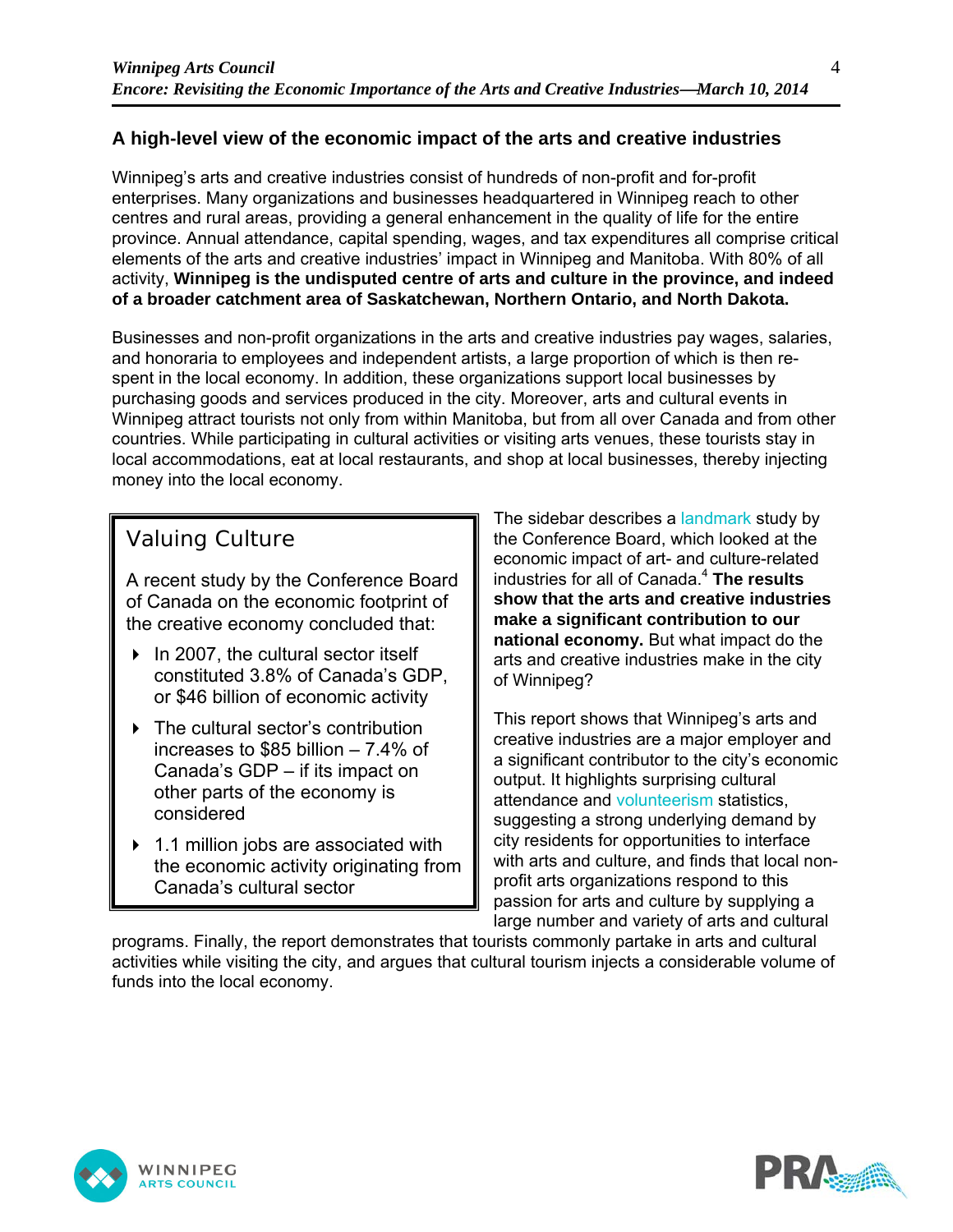## **Some important definitions**

This section explains some key terms and concepts used in the rest of the report.

#### **What are the arts and creative industries?**

The arts and creative industries are made up of *arts and cultural organizations*, which we define as **non-profit entities engaged in artistic activities**, and *creative industries*, which include **private firms whose business relates to arts and culture**. Put another way, the creative industries may be defined as "local industries which have their origin in individual creativity, skill, and talent and which create wealth through the commercialization of their intellectual property."<sup>5</sup> This report employs a definition of the arts and creative industries based on the North American Industry Classification System (NAICS).<sup>6</sup> For a comprehensive list of the industrial sectors included in the arts and creative industries, please see Appendix A.

#### **'Playing our aces': On the use of economic impact analysis in this study**

The objectives of and methods used for this study differ from those employed in conventional economic impact studies. Traditionally, impact analyses employ economic tools known as *input-output models*, which describe what and how much of each type of 'ingredient' industries need to generate goods and/or services, and what happens to outputs after they are produced.<sup>7</sup> The results of economic impact studies are typically captured in *economic multipliers*, which describe how an economy reacts to increases in spending on or demand for the output of a particular industry.

While useful in some circumstances, **conventional economic impact analyses have severe limitations and rest on unrealistic assumptions.**<sup>8</sup> More importantly, however, **conventional economic impact studies fail to convey the true value of arts and culture**, which have a profound impact on Winnipeg's economy and quality of life—an impact so significant and complex that economic multipliers do not do it justice.

While conceptualizing impact in relatively narrow terms, and although subject to the limitations just noted, these studies can still be valuable for evaluating the significance of Winnipeg's arts and creative industries from a particular perspective. While we are unaware of any analyses undertaken since the release of *Ticket to the Future: Phase 1* that assesses the combined economic impact of all the firms and organizations operating in these industries, several studies have examined the impact of specific events or segments of the city's arts and cultural sector. For example:

- ▶ The Winnipeg Folk Festival is estimated to generate, respectively, \$29.4 million in gross economic activity and \$14.7 million in net economic activity in Manitoba, as well as to create 281 jobs in the province.<sup>9</sup> Similarly, the Festival du Voyageur generates, respectively, \$12.9 million in gross economic activity and \$6.7 million in net economic activity in Manitoba.<sup>10</sup>
- A recent economic impact analysis of Manitoba's music industry determined that in 2011 the industry
	- generated, respectively, total GDP impact and household income impact of \$71.3 million and \$35.7 million;
	- created 4,363 FTEs, or 468 jobs for every \$10 million in industry revenue, and;
	- contributed \$3.03 in tax revenue for every dollar in support provided by the province of Manitoba.<sup>11</sup>



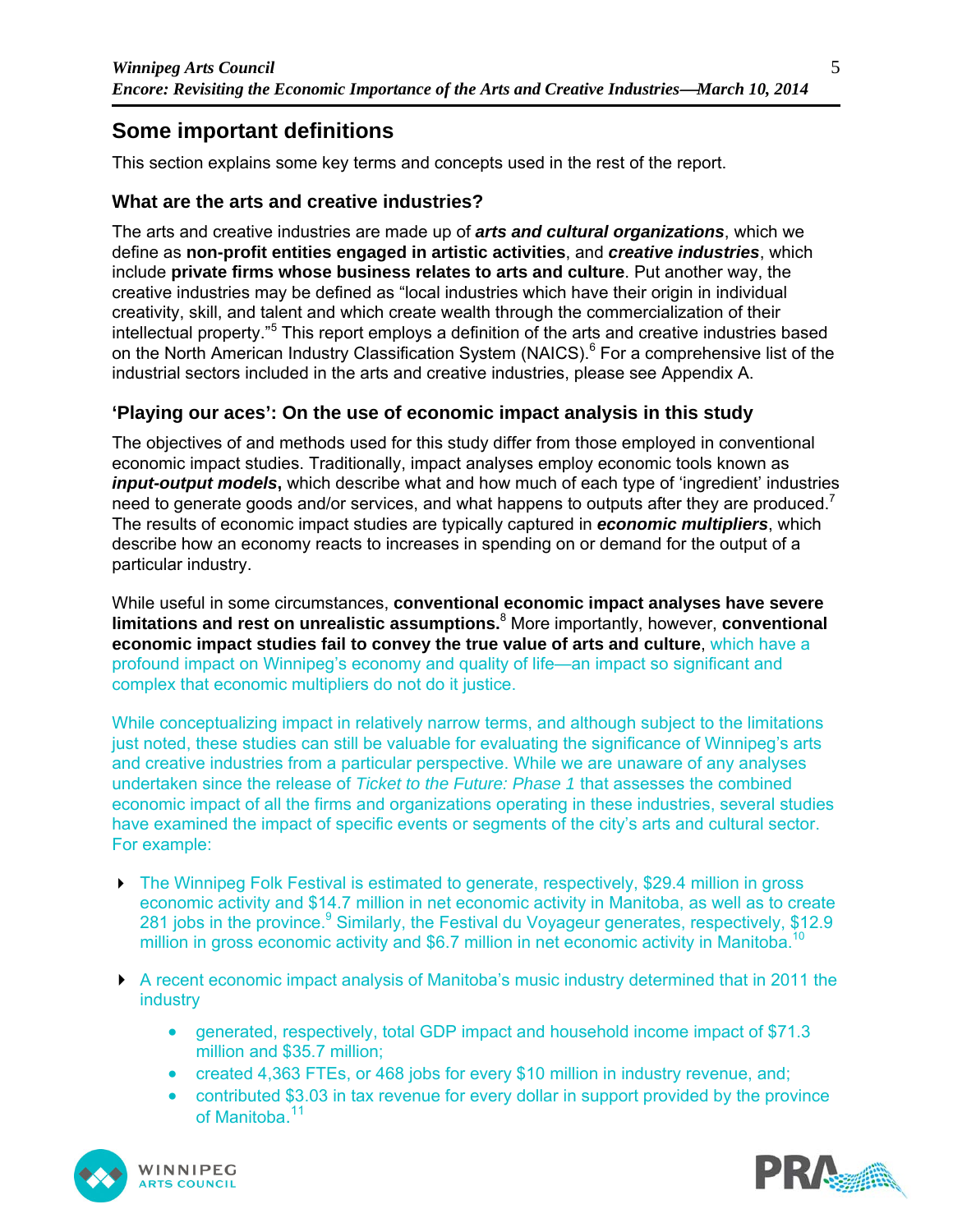- A similar study of Manitoba's media production industry determined that between 2008-09 and 2012-13, the industry
	- increased provincial GDP by an average of \$71.4 million, equivalent to \$0.66 for every dollar of media production in Manitoba;
	- created an average of 1,267 FTEs per year, equivalent to 11.7 FTEs for every dollar of media production in Manitoba, and;
	- contributed \$0.84 in tax revenue (\$71.8 million in total) to the municipal and provincial governments for every dollar of financial support received from the Province of Manitoba.<sup>12</sup>

This study should be considered an economic impact study in the generally understood sense, rather than in the narrow technical sense. **Rather than employing economic impact analysis in the conventional sense, this study is intended to more faithfully convey the direct economic and social impact of Winnipeg's arts and creative industries on the people who live and work here.** As outlined below, the current study has a lot to say about Winnipeg's arts and creative industries.

- The arts and creative industries are a **major employer** in the city of Winnipeg; furthermore, the data suggests that these industries are growing more or less in step with the local economy in general.
- **A significant symbiotic and mutually reinforcing relationship exists between the fine arts and the commercial creative industries.** Direct public sector investment in arts creates the opportunity for artists to flourish, which in turn creates a talent pool from which the advertising, music, writing and publishing, and film and television industries draw.
- **Strong attendance and volunteerism** figures show Winnipeggers care passionately about arts and culture and support local non-profit arts and cultural organizations.
- Activities related to arts and creative industries account for a **large proportion of what tourists spend their time doing when they visit Winnipeg** — this translates into **additional cash injected into the local economy.** Tourist dollars represent an import to the Winnipeg economy and are like selling a bus made in Winnipeg to Minneapolis.
- Many of Winnipeg's key business leaders told us that the **arts and creative industries significantly enhance the quality of life for the city's residents, and serve to attract skilled workers and keep them here.**
- While there are many places for governments to spend taxpayers' money, **few other investments are capable of enhancing the quality of life for Winnipeggers in the way that arts and culture do.**



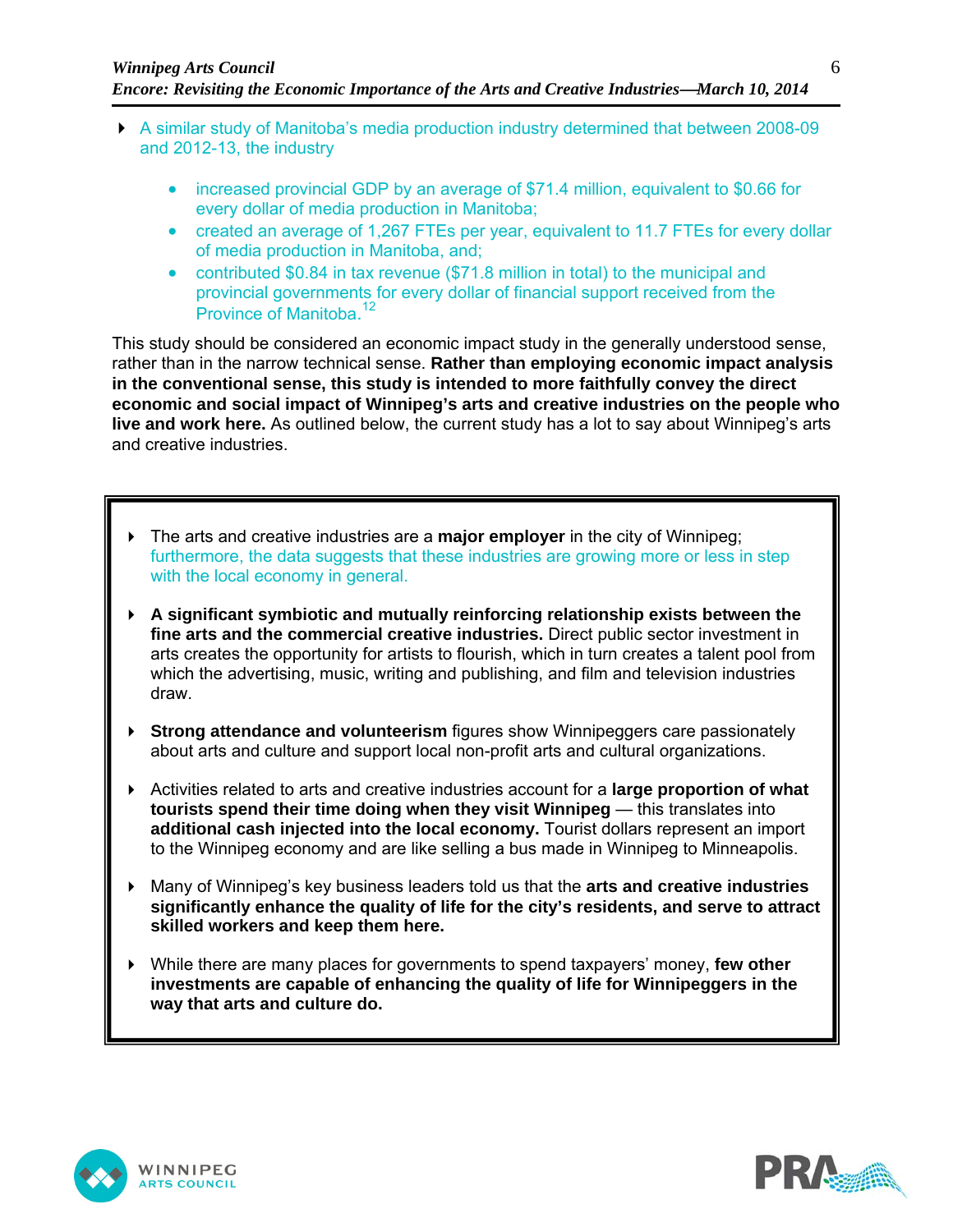## **An overview of Winnipeg's arts and creative industries**

The available data illustrate that the arts and creative industries represent a significant proportion of economic activity in the city of Winnipeg.

- Employment in the arts and creative industries is approximately 26,600, about **6.4% of total employment in the Winnipeg Census Metropolitan Area in 2012.** 13
- In 2012, **8.2% of all business establishments** in the city of Winnipeg were **involved in activities related to arts and culture.**<sup>14</sup>
- The GDP of Winnipeg's arts and creative industries is approximately **\$1,038 million, or about 3.7% of the city's total output.**<sup>15</sup>

Of course, **\$1,038** million is a large number - but what does it mean? To put things in perspective, in the second quarter of 2013, the average Multiple Listing Service (MLS) house price in the city of Winnipeg was \$263,374. **Therefore, with the annual output of the city's arts and creative industry, you could buy 3,939 Winnipeg homes each year.**<sup>16</sup>

The above estimate of the arts and creative industries' share of Winnipeg's total economic output is consistent with the Conference Board of Canada's estimate for the cultural sector in Canada as a whole (3.8%). In that study, the Board estimated that the cultural sector influenced a part of the national economy nearly twice its own size (7.4%). To the extent that this result is consistent across Canada, we **estimate that the arts and creative industries affect approximately \$2.0 billion of GDP in the city of Winnipeg.**<sup>17</sup>

It is important to recognize that Winnipeg's nonprofit arts community shares a **vital symbiotic relationship with the city's for-profit creative industries**. 18 For example, by working in the creative industries, artists are able to support themselves financially while being engaged in

Key statistics for Winnipeg's arts and creative industries:

- $6.4\%$  of Winnipeg's total workforce is employed in the arts and creative industries
- ▶ Over one in twelve business establishments in Winnipeg are included in the arts and creative industries
- Nearly  $4¢$  out of every dollar of output produced in the city comes from arts and culture

their own artistic endeavours. At the same time, firms in the **creative industries gain a critical edge in a competitive marketplace** by being able to draw on the unique talents and expertise these artists can offer them.

The relationship between a city's artists and non-profit arts and cultural organizations, and the creative industries is plainly acknowledged by Vancouver's Creative City Task Force, which argues that "it is important to recognize that the [creative] industries are populated by creative individuals – many [of whom] are artists trained in our post-secondary arts education institutions and often working across sectors and disciplines," and further concludes that **"without a strong arts sector, there can be no creative industries."**<sup>19</sup> Similarly, Winnipeg's business leaders told us that not only are the city's creative assets important to the arts and creative industries, but that **they benefit the local economy through entrepreneurship, commercialization, and new technology.**



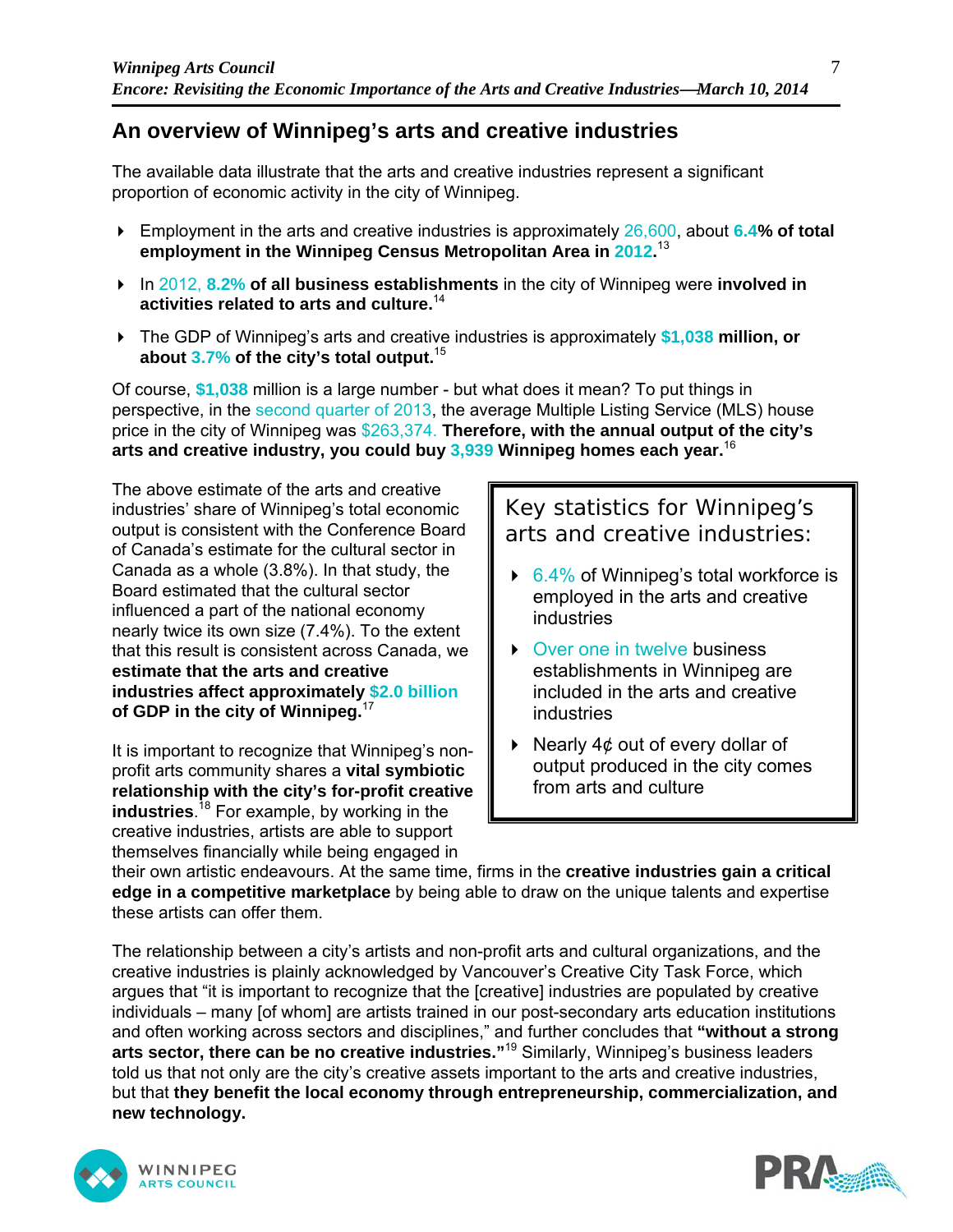## **How does employment in the arts and creative industries compare with other industrial sectors?**

As shown in Table 1, **employment in Winnipeg's arts and creative industries rivals employment in many other sectors of the economy.**

| Table 1: Winnipeg's largest employers, 2012                                               |                           |
|-------------------------------------------------------------------------------------------|---------------------------|
| <b>Industry</b>                                                                           | <b>Winnipeg employees</b> |
| <b>Trade</b>                                                                              | 63,600                    |
| Health care and social assistance                                                         | 63,600                    |
| Manufacturing                                                                             | 40,700                    |
| <b>Educational services</b>                                                               | 32,100                    |
| <b>Accommodation and food services</b>                                                    | 28,100                    |
| <b>Construction</b>                                                                       | 27,600                    |
| <b>Public administration</b>                                                              | 26,700                    |
| <b>Winnipeg's arts and creative industries</b>                                            | 26,600                    |
| Finance, insurance, real estate, and leasing                                              | 26,300                    |
| <b>Transportation and warehousing</b>                                                     | 25,100                    |
| Professional, scientific, and technical services                                          | 22,600                    |
| <b>Other services</b>                                                                     | 19,200                    |
| Source: Economic Development Winnipeg Inc., based on Statistics Canada data <sup>20</sup> |                           |

Table 1 shows that:

While not as big as the city's impressive trade and health care sectors (63,600 each), the level of **employment in Winnipeg's arts and creative industries (26,600) is considerable,** exceeding finance, insurance, real estate, and leasing (26,300), transportation and warehousing (25,100), and professional, scientific, and technical services (22,600), and rivalling public administration (26,700).



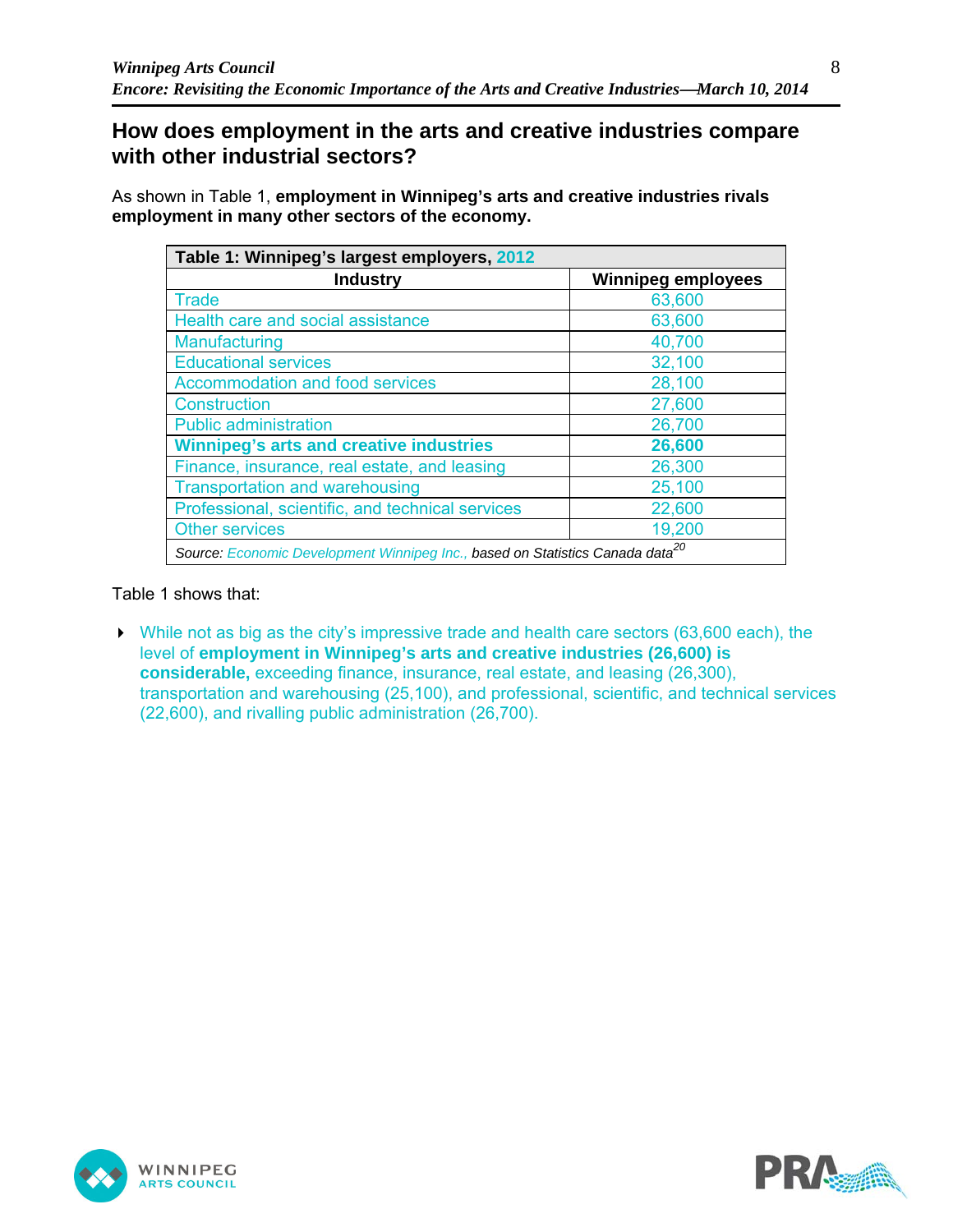## **A look at Winnipeg's non-profit arts and culture sector**

As part of the 2009 economic impact assessment, PRA collected and analyzed a large volume of financial and statistical data from 115 local non-profit arts and cultural organizations. In this section, we briefly review some of the key findings from that analysis*.*

The organizations contributing data for this part of the assessment are involved in a wide range of creative activities, from dance and theatre, to photography and cinema, to music and writing, and everything in between. It is important to emphasize that these organizations represent only part of Winnipeg's arts and culture sector, since they do not include the city's creative industries.

## **Employment in Winnipeg's non-profit arts sector**

On an annual basis, the non-profit arts and cultural organizations that participated in the study **employ 5,385 people**—slightly more than one-fifth (20.2%) of total employment in Winnipeg's arts and creative industries. This is the equivalent of 2,752 full-time workers.<sup>21</sup>

Almost two-thirds of workers (61.3%) within Winnipeg's non-profit arts organizations are either independent artists or casual or contract workers, while about another quarter of employees (23.6%) are part-time and seasonal workers. The remainder is made up of full-time workers (8.0%), and workers who fall into multiple employment categories (7.2%) (e.g., independent artists who work part-time for an organization).

## **Spending in Winnipeg's non-profit arts and culture sector**

Local non-profit arts and cultural organizations participating in the study **spend approximately \$66.0 million each year.** 93.8% of **all** expenditures by these non-profit organizations are **spent right here in the city of Winnipeg.** 

Wages, salaries, artists' fees, and honoraria constitute more than three-quarters (77.0%) of spending by arts and cultural organizations in the city of Winnipeg. Other significant expenses include advertising, promotion, and printing (5.9%); rent, utilities, and maintenance (4.3%); and supplies and production costs  $(3.7\%)$ <sup>22</sup>

## **Sources of revenue for the non-profit arts and culture sector**

Local arts and cultural organizations participating in the study collect **\$67.1 million on an annual basis.** Annual revenues slightly exceed expenditures, showing that Winnipeg non-profit arts and cultural organizations are demonstrating responsible fiscal management by maintaining modest reserves, enabling them to be better prepared for unexpected expenses.

By far **the largest source of revenue for these organizations is earned revenue (43.3%),**  including admissions, box office sales, subscriptions, workshops, and classes. The next largest source of revenue is the provincial government (20.8%), followed closely by the private sector (17.7%), through donations (individual and corporate), sponsorships, foundation grants/donations, and fundraising events. The next largest source of revenue is the federal government (11.9%), followed by the municipal government (5.2%).



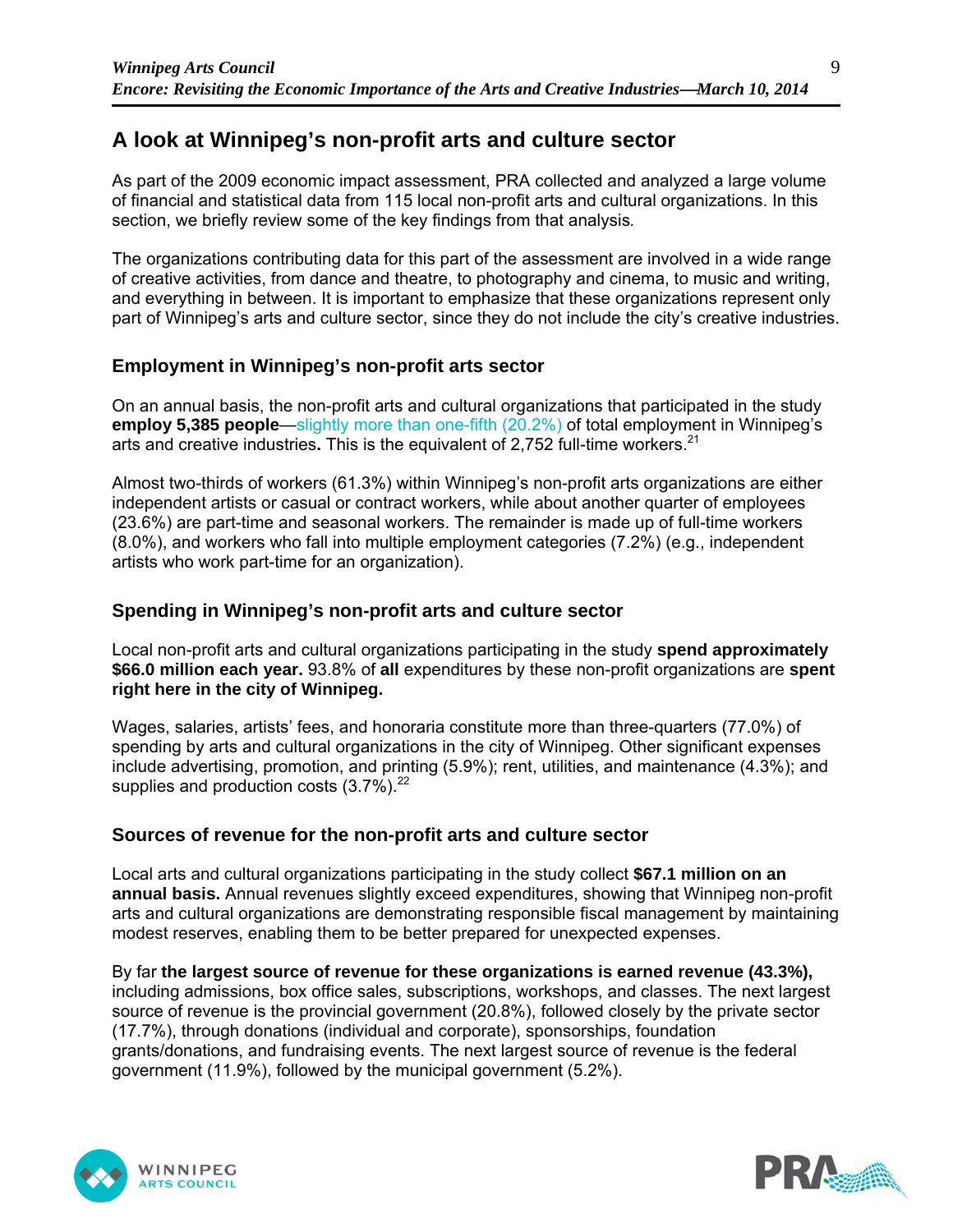## **Cultural attendance in Winnipeg**

An important measure of the popularity of the arts and creative industries in Winnipeg is the number of people attending arts and cultural activities. Moreover, in some sense, cultural attendance reflects a city's demand for arts and cultural experiences. In the same way that a packed stadium or arena demonstrates strong support on the part of city residents for local sports franchises, filled theatres and sold tickets show that Winnipeggers value arts and culture.

The local non-profit arts and cultural organizations that participated in the economic impact study reported annual cultural attendance of nearly **3.1 million, of which 2.6 million (82.9%) was local.** This is a large number - but what does it mean? To place this figure in perspective, in 2013 the population of the Winnipeg Census Metropolitan Area is estimated at 789,300; therefore, on average, **each city resident attends about 3.3 arts and cultural events each year.**<sup>23</sup>

Some evidence suggests that **demand by Winnipeggers for arts and culture has only grown since publication of the original economic impact study.** For example, the recent *100 Masters* exhibition drew more than 40,000 visitors to the Winnipeg Art Gallery (WAG), making it the most successful in the gallery's history.<sup>24</sup> Similarly, in 2013 the Winnipeg Fringe Festival achieved an all-time high of 101,488 ticketed performances, selling out 187 shows,<sup>2</sup> while attendance at the 2011 and 2013 Winnipeg Folk Festivals, at 59,553 and 57,034, respectively, constituted the highest and second-highest on record.<sup>26</sup>

Another recent study indicates that **in 2010, nearly all Manitobans participated in one or more arts, culture, or heritage activities**; furthermore, **the proportion of Manitobans engaged in many of these activities increased significantly between 1992 and 2010.**<sup>27</sup>

## **How many people learn and study with non-profit arts and cultural organizations?**

Local arts and cultural organizations participating in the study reported that they offer **323,541 class/workshop hours to 166,480 students** on an annual basis.

To put these figures in perspective, the city's largest public school division is the Winnipeg School Division No.1, which provides education to 33,370 students from Nursery to Grade  $12.^{28}$ 

While there are obvious limits to this comparison - the average high school student receives hundreds of hours of instruction each year - it does serve to illustrate that **arts and culture education is reaching a wide audience.** 

Key statistics for Winnipeg's non-profit arts and cultural organizations:

- ▶ 323,541 class/workshop hours of arts and cultural education for 166,480 students
- ▶ 39,356 Winnipeggers volunteer 1.6 million hours annually
- ▶ Each year, there are 6,272 arts and cultural events in Winnipeg - 17 choices for each day of the year
- ▶ One-third of admissions to arts and cultural events are free



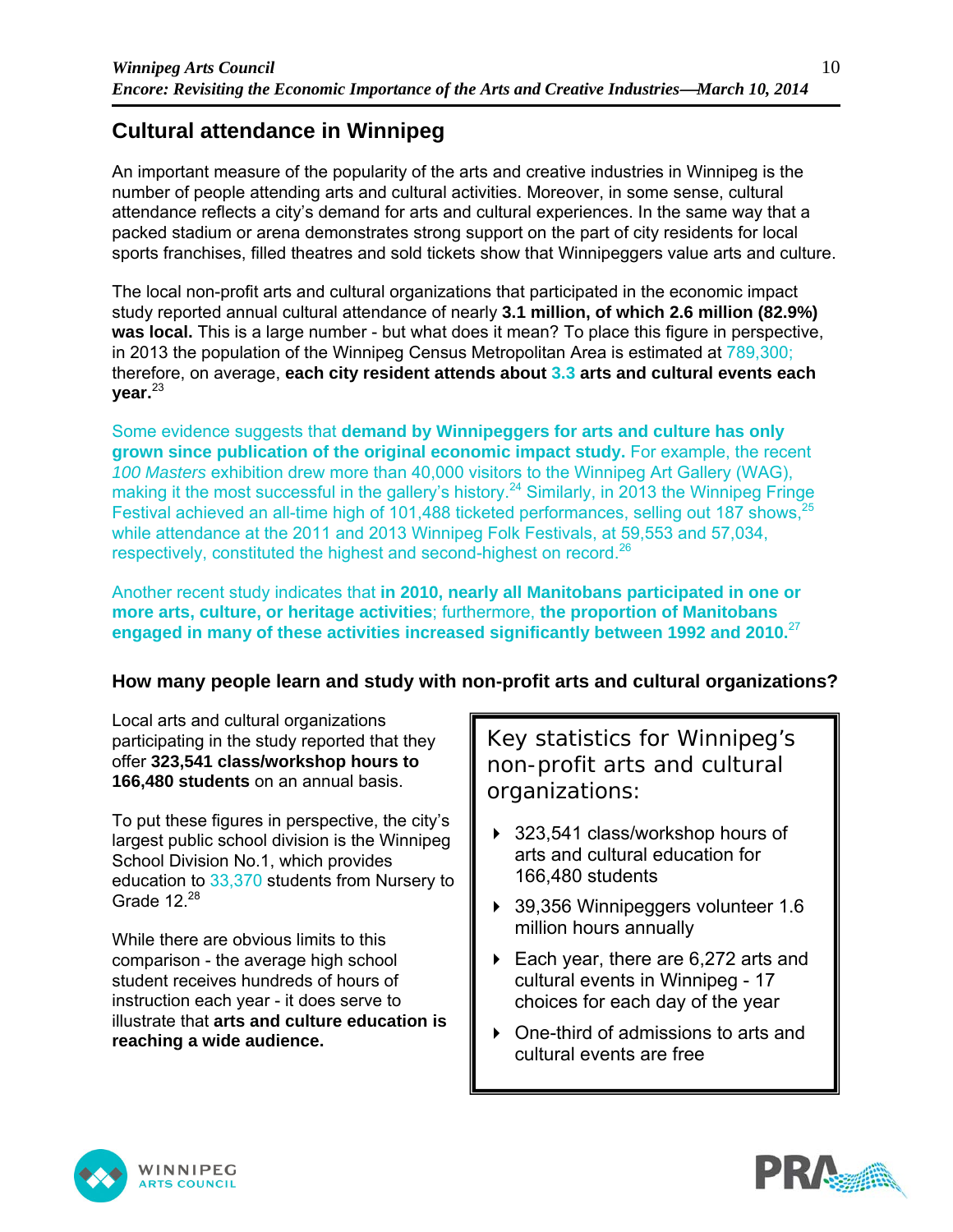## **How accessible is culture in the city of Winnipeg?**

What kinds of opportunities do city residents have to experience art and culture? Each year, there are more than **6,272 arts and cultural events in the city of Winnipeg** - this is more than **17 events for each day of the year.** Festivals alone provide Winnipeggers with 200 activitypacked days to choose from each year.<sup>29</sup>

One important new contribution to greater accessibility of arts and culture in Winnipeg since the release of the original economic impact study comes in the form of annual Culture Days. Introduced in 2009, Culture Days is a three-day national celebration held each September whose explicit aim is to "[raise] the **awareness, accessibility, participation** and **engagement** of Canadians in the arts and cultural life of their communities."<sup>30</sup> It is therefore noteworthy that during the 2012 Culture Days, Winnipeg had the highest number of registered exhibits of any participating Canadian city, including Toronto, Ottawa, and Vancouver.<sup>31</sup>

But this is only part of the story - accessibility is not only about the number of choices available, but also whether people are in a position to take advantage of these opportunities. By making arts and cultural experiences **affordable**, one ensures that everyone can benefit from them, irrespective of their level of income. With this said, almost **one-third of local admissions** to events run by non-profit arts and cultural organizations in Winnipeg (32.6%) **are free.** Put another way, each year these organizations offer **one free admission for every man, woman, and child in the city of Winnipeg (847,792).32**

**Affordability of arts and culture in Winnipeg was recently enhanced** through the May 2012 introduction to Manitoba of the **Cultural Access Pass (CAP) program**,<sup>33</sup> which provides a full **year of complimentary admission for new Canadian immigrants to 1,200 participation**  attractions across the country,<sup>34</sup> including the Winnipeg Art Gallery, the Manitoba Museum, Canada's Royal Winnipeg Ballet, and the soon to be opened Canadian Museum for Human Rights, among several others.35

Another dimension of accessibility is relevance - that is, people benefit most from arts and cultural experiences they can identify with. To ensure that arts and culture are relevant to the largest number of people possible, it is important to develop programming that invites Aboriginal, youth, and culturally diverse audiences to participate.

Have non-profit arts and cultural organizations in Winnipeg developed programming to serve a diverse audience? **The answer is a resounding yes**:

- More than four-fifths (84.1%) of these organizations have programming specifically geared to **young audiences**; moreover, each year, they organize and implement 5,769 school and education programs.
- Well over half (59.8%) have developed programming for **Aboriginal peoples.**
- More than four-fifths (86.6%) have developed programming for **culturally diverse audiences.**

It is also important to recognize the efforts made by non-profit arts and cultural organizations to engage the community through audience development and outreach activities, many of which actively encourage youth participation in the arts. Notable examples include the Winnipeg Symphony Orchestra's "Adventures in Music," the Aboriginal Arts Training and Mentorship Program and productions at the Manitoba Theatre for Young People, and the Winnipeg Art Gallery's "Through the Eyes of a Child" and "Young Weekends at the WAG" programs.



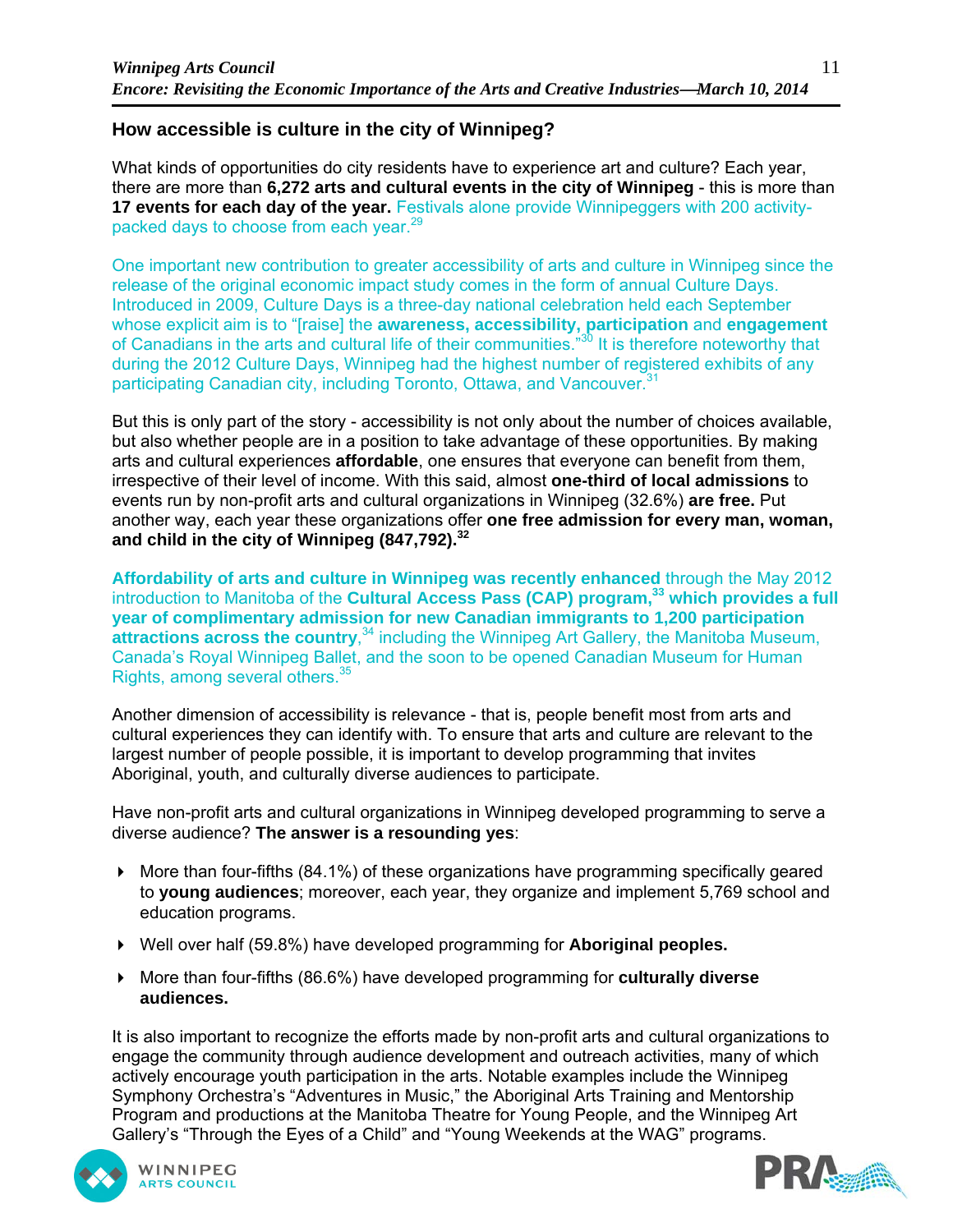## **Cultural tourism**

As noted above, the economic impact of arts and culture in Winnipeg is amplified by cultural tourism, which the Creative City Network of Canada defines as "experiencing a cultural activity while outside of [one's] home community." 36

This can be taken to include both visitors who engage in arts and cultural activities while visiting the city for another purpose (such as business or visiting family), as well as those who visit the city specifically to participate in these activities.

*It is important to note that due to apparent changes in the way tourist activity data is collected since the 2009 economic impact study, the findings in this section of the study are not directly comparable with the results presented in* Ticket to the Future, Phase 1*.* 

## **Do tourists participate in arts and cultural activities while visiting Winnipeg?**

Yes, quite frequently. Table 2 shows the number of times tourists engaged in various activities while visiting the city in 2011.

| Table 2: Activities conducted by tourists who engaged in one or more trip<br>activities while visiting the City of Winnipeg, 2011                                                                                                                                           |                                     |                             |
|-----------------------------------------------------------------------------------------------------------------------------------------------------------------------------------------------------------------------------------------------------------------------------|-------------------------------------|-----------------------------|
| Trip activities (multiple response)                                                                                                                                                                                                                                         | <b>Person-visits</b><br>(thousands) | % of all trip<br>activities |
| Outdoor sports/activities*                                                                                                                                                                                                                                                  | 328                                 | 19.1%                       |
| National, provincial or nature park                                                                                                                                                                                                                                         | 200                                 | 11.7%                       |
| Attend a sports event as a spectator                                                                                                                                                                                                                                        | 179                                 | 10.4%                       |
| <b>Miscellaneous activities</b>                                                                                                                                                                                                                                             | 157                                 | 9.2%                        |
| Zoo or aquarium / botanical garden                                                                                                                                                                                                                                          | 114                                 | 6.7%                        |
| Casino                                                                                                                                                                                                                                                                      | 75                                  | 4.4%                        |
| Theme or amusement park                                                                                                                                                                                                                                                     | 33                                  | 1.9%                        |
| <b>Total non-cultural</b>                                                                                                                                                                                                                                                   | 1,086                               | 63.3%                       |
| Attend a play or concert performance                                                                                                                                                                                                                                        | 173                                 | 12.9%                       |
| Visit a museum or art gallery                                                                                                                                                                                                                                               | 104                                 | 6.1%                        |
| Visit a historic site                                                                                                                                                                                                                                                       | 151                                 | 8.8%                        |
| Attend a festival or fair                                                                                                                                                                                                                                                   | 154                                 | 9.0%                        |
| <b>Total cultural</b>                                                                                                                                                                                                                                                       | 583                                 | 36.7%                       |
| <b>Visitors participating in one more activities</b>                                                                                                                                                                                                                        | 2,327                               |                             |
| <b>Total trip activities</b>                                                                                                                                                                                                                                                | 1,715                               | 100.0%                      |
| As respondents could choose more than one answer, totals may sum to more than 100%.<br>Note:<br>Source: Economic Development Winnipeg Inc.<br>'Outdoor sports/activities' include camping, boating/canoeing/kayaking, fishing, golfing,<br>downhill skiing or snowboarding. |                                     |                             |

Table 2 shows that:

- Of the 1.7 million trip activities engaged in by tourists in 2011, **nearly 583,000 involved arts and cultural activities**, such as attending a play or concert, visiting a museum or art gallery, visiting a historic site, or attending a festival or fair.
- Together, **cultural activities account for more than one-third (34.9%) of all activities undertaken by tourists visiting the city of Winnipeg;** in particular, attendance at plays or concerts represents the second most popular tourist activity, ahead of national, provincial or nature parks, sporting events, and all other activities.<sup>37</sup>



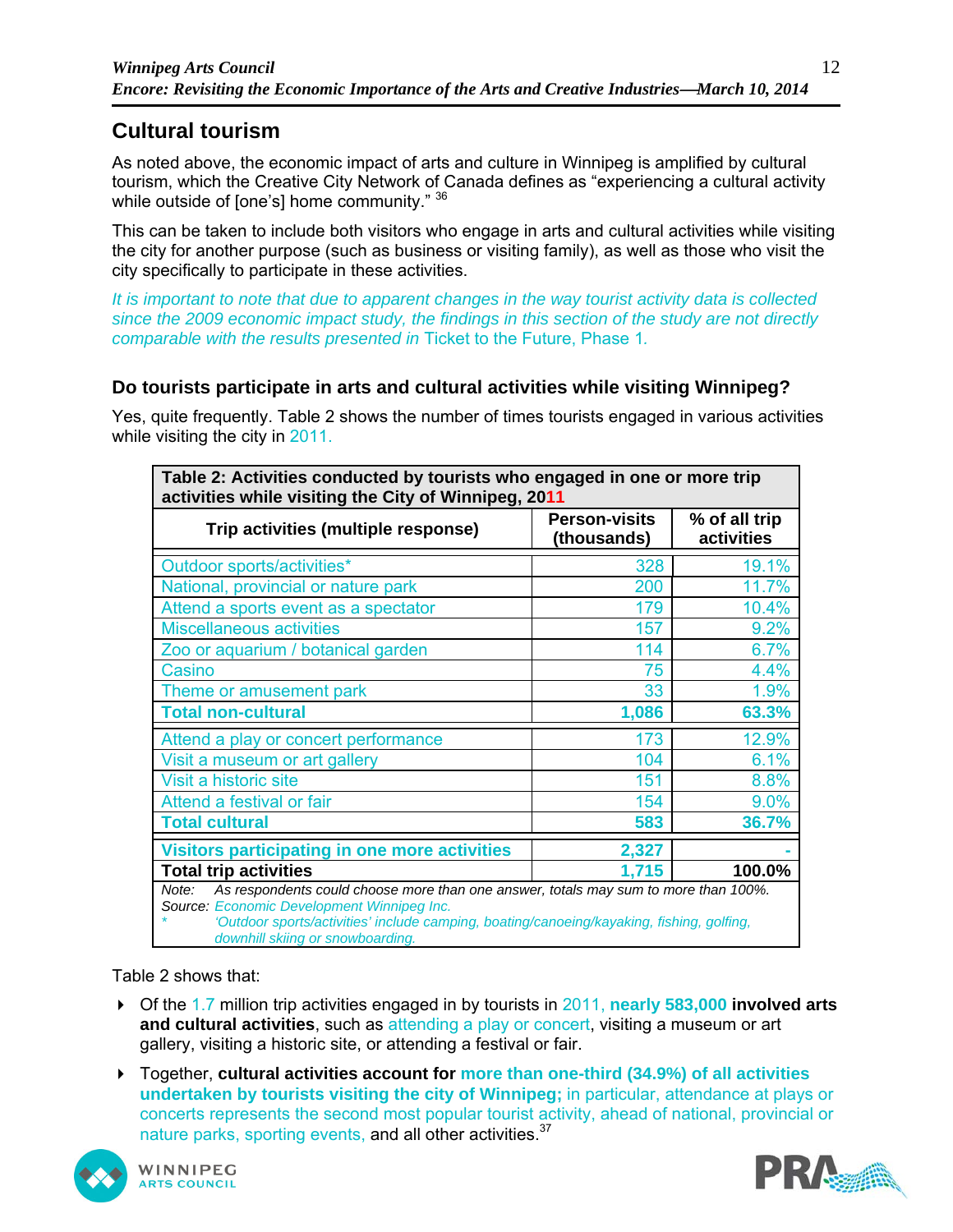## **How much do cultural tourists spend in the city of Winnipeg?**

Estimating spending by tourists who engage in cultural activities while visiting the city helps to convey a sense of the size of the arts and culture sector in Winnipeg.

Table 3 below shows how much tourists spent on various goods and services while visiting Winnipeg in 2011:

| Table 3: Expenditures by tourists in Winnipeg, 2011                                                                                        |                                 |       |
|--------------------------------------------------------------------------------------------------------------------------------------------|---------------------------------|-------|
| <b>Category of expenditures</b>                                                                                                            | <b>Expenditures</b><br>(S,000s) | %     |
| Food and beverage, restaurants and bars                                                                                                    | 148,935                         | 23.0  |
| Accommodation                                                                                                                              | 126,138                         | 19.5  |
| <b>Clothing</b>                                                                                                                            | 115,663                         | 17.9  |
| <b>Vehicle operation</b>                                                                                                                   | 93,548                          | 14.5  |
| Food and beverage, stores                                                                                                                  | 58,915                          | 9.1   |
| <b>Recreation and entertainment</b>                                                                                                        | 47,232                          | 7.3   |
| <b>Other costs</b>                                                                                                                         | 37,135                          | 5.7   |
| Vehicle rental                                                                                                                             | 10,859                          | 1.7   |
| <b>Local transportation</b>                                                                                                                | 8,944                           | 1.4   |
| <b>Total</b>                                                                                                                               | 647,370                         | 100.0 |
| As respondents could choose more than one answer, totals may sum to more than 100%.<br>Note:<br>Source: Economic Development Winnipeg Inc. |                                 |       |

#### Table 3 shows that:

- In 2011, tourists to Winnipeg spent more than \$647 million.
- Spending on food and beverages (restaurants, bars and stores), accommodation, retail (clothing), and vehicle operation made up over two-thirds of this amount (32.1%, 19.5%, and 17.9%, respectively, for a total of 69.5%).

If tourists participating in cultural activities spend the same way as other tourists, we estimate that **visitors to the city who invested time enjoying Winnipeg's arts and cultural attractions spent more than \$77 million in 2011.** 38 Like other tourists, cultural tourists stay in hotels, buy food and drinks, and purchase goods and services from local retailers, **all of which infuses money into the local economy.**

Moreover, because the **money tourists spend visiting Winnipeg 'multiplies' as it circulates through the economy,** this \$77 million **likely leverages a larger volume of economic activity**. 39



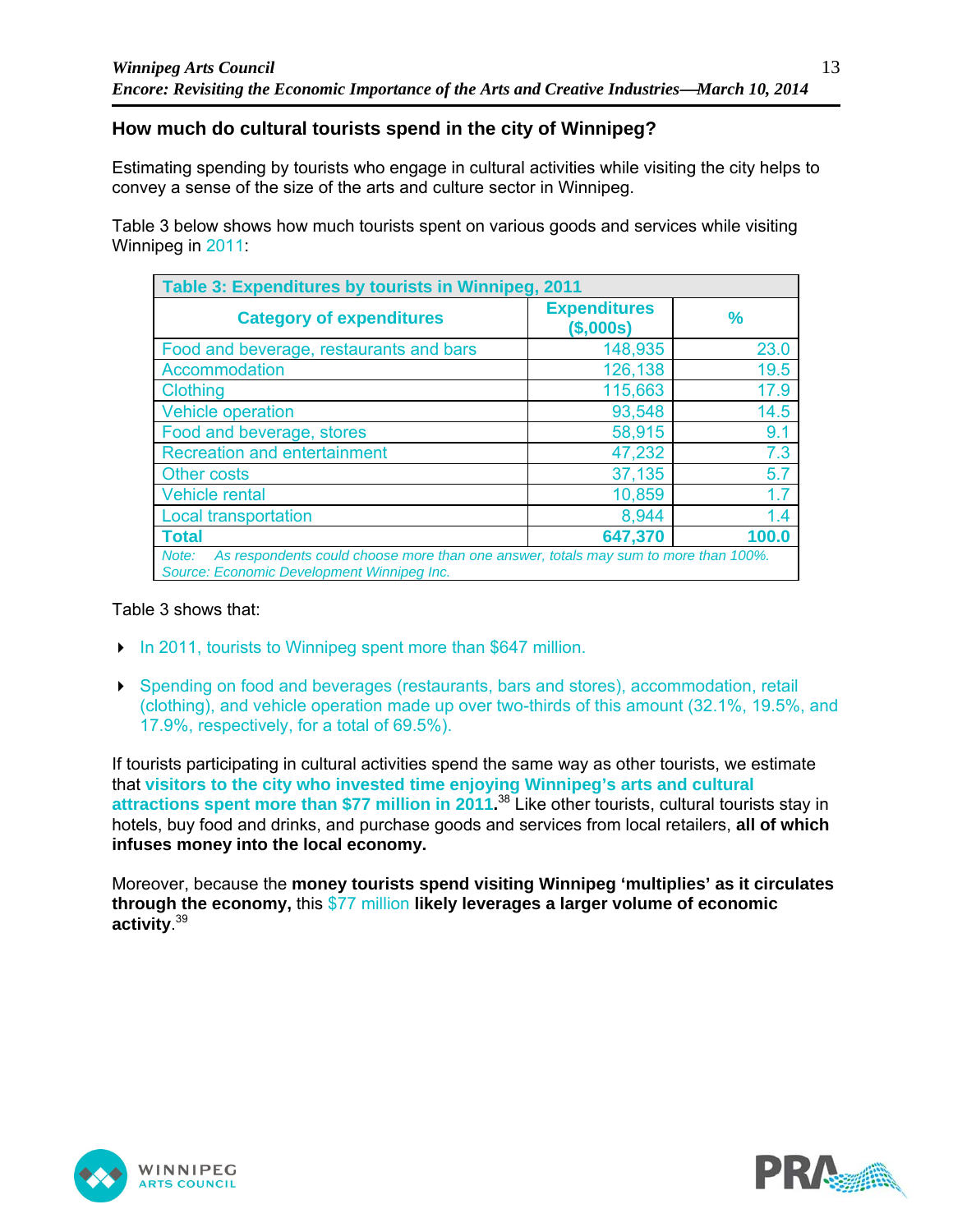## **Giving back: investing in arts and culture in Winnipeg**

So far, this report has focused primarily on the contribution of the arts and creative industry to Winnipeg's economic vitality and quality of life; in this section, however, we describe the ways in which the community has given back to the arts and cultural sector. This is important because a willingness by Winnipeggers to contribute, time, energy and money to assist local arts organizations demonstrates that they are passionate about arts and culture. Analogously, willingness to provide generous, sustained financial support to these organizations by federal, provincial and municipal governments reflects awareness that investments in arts and culture yield substantial dividends in terms of the economic and social benefits outlined in this report and in other recent research in this area.

## **Arts, culture, and volunteerism**

Volunteerism serves as an important indicator of the vitality of a city's arts and cultural organizations. Not only does volunteerism enable these organizations to better manage their finances, but, as just noted, it also shows how a city's residents feel about arts and culture.

The non-profit organizations participating in the study reported having **39,356 people volunteer nearly 1.6 million hours** on an annual basis. This works out to an average of almost **41 hours per person.** Looked at another way, the level of commitment made by Winnipeggers to the city's arts and cultural industries through volunteerism is **equivalent to adding another 767 full-time positions, or well over one-quarter (27.9%) of current employment by non-profit arts and cultural organizations.**40, 41, 42

Recent studies on non-profit institutions and volunteering provide some additional significant insights into the relationship between non-profit arts and cultural organizations and volunteerism. For example:

- ▶ Nationally, **764,000 Canadians (approximately 2.7% of the population 15 or older) volunteered with arts and cultural organizations** in 2010; this represents **5.8% of all Canadians volunteering for not-for-profit organizations**.
- Manitobans are slightly more likely to volunteer for arts and cultural organizations than the national average.
- **Canadians contributed 97 million hours of their time to arts and cultural organizations** in 2010, **equivalent to 4.7% of all volunteer hours** for not-for-profit organizations, as well as to **51,000 full-time, full-year jobs**. Given the average hourly wage in the Canadian arts, entertainment and recreation industries, **this contribution can be valued at approximately \$1.6 billion.**
- On average, Canadians who volunteered to arts and cultural organizations **contributed 127 hours of their time. This is more than three full work-weeks. It is also more than for any other type of not-for-profit organization**, including law, advocacy and politics (121 hours), sports and recreation (120 hours), religion (117 hours), and social services (116 hours).
- When the value of volunteer work is included in calculations of economic output, the **GDP of non-profit organizations linked to culture and recreation increases substantially.**<sup>43</sup>



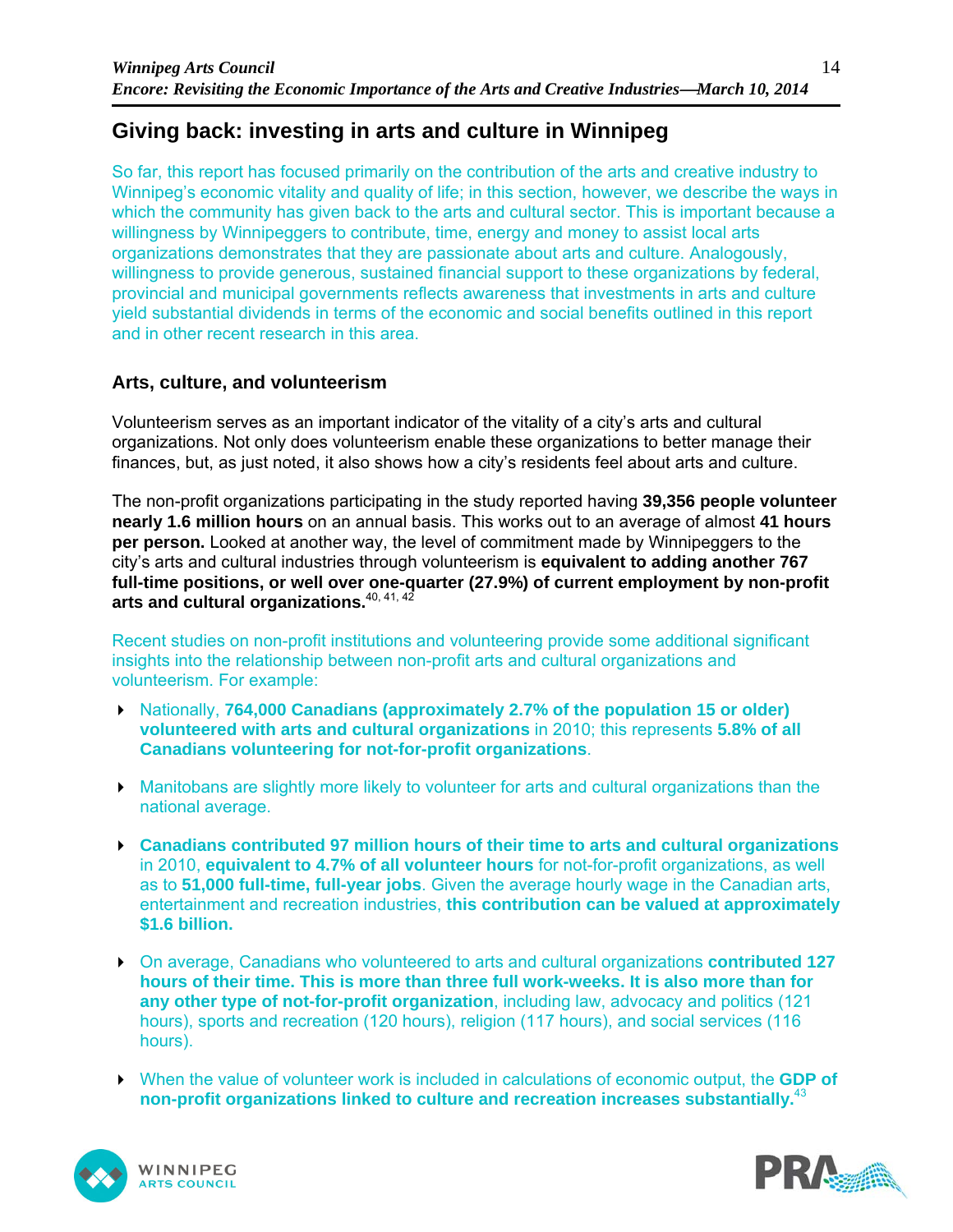## **Commitment by local businesses to Winnipeg's arts and cultural sector**

As a component of the original economic impact assessment, PRA spoke to 11 executives from local businesses and economic development organizations to discuss the relationship between business, arts and culture, and the quality of life in the city of Winnipeg.<sup>44</sup> These individuals argued that many business leaders are passionate about developing and maintaining vibrant and healthy arts and cultural institutions, adding that the business community has a long tradition of contributing to local arts and culture.

One recent manifestation of businesses' support for the arts and creative industries is the artsVest program, which was launched in Winnipeg in September 26, 2011.<sup>45</sup> Originally conceived by Business for the Arts,<sup>46</sup> and delivered locally by the WAC, the program aims to contribute to the sustainability of smaller arts organizations by offering them the training and tools needed to approach and secure sponsorship from city businesses; any funds collected in this manner are then matched dollar-for-dollar by the program.<sup>47</sup> Between April 1, 2011 and March 31, 2013, 131 businesses partnered with 41 cultural organizations, generating \$914,000 for the arts and cultural sector.<sup>48</sup>

Investments made by local business in arts and culture do not necessarily have a direct impact on the 'bottom line,' but this is not always business' primary motivation in making these contributions. Rather, many business leaders want to improve the quality of life in Winnipeg for their workers and customers, and they believe that promoting arts and culture can have this effect. That said, the individuals with whom we spoke observed also observed that **quality of life is increasingly influential in determining where people live and work**, and asserted that, **to the extent that arts and culture improve a city's quality of life, they can have a significant impact on these decisions.** 

Business representatives believe that everybody, themselves included, has a responsibility to contribute to the development of vibrant arts and creative industries. Many local businesses are strong supporters of arts and culture, but they also believe that if organizations and corporations are willing to contribute their money towards arts and culture, the municipal government should be able to do so too. The executives with whom we spoke further argued that given the impact of arts and culture on local residents' quality of life and on Winnipeg's ability to attract and retain a world-class labour force, **it was not only the city's responsibility but also in its own selfinterest to provide an appropriate level of financial support for Winnipeg's arts and creative industries.**

#### **What is the economic value of public investment in the arts and creative industries?**

Government invests in a wide range of public goods and services. **Some projects constitute critical infrastructure that benefits everyone, but which no business would undertake.** This is because it would be difficult to recoup the costs associated with project development. For example, many people can benefit from using a road without paying for the service. In cases like these, government investment is necessary to make sure the road is built.

While it may be hard to make sure that only people who benefit from the road pay for it, it is not difficult to determine what those benefits might be. It might, for example, be possible to measure how much faster drivers get to their destinations as a result of the new road. **Other public investments are equally important, even though their benefits may be more difficult to** 



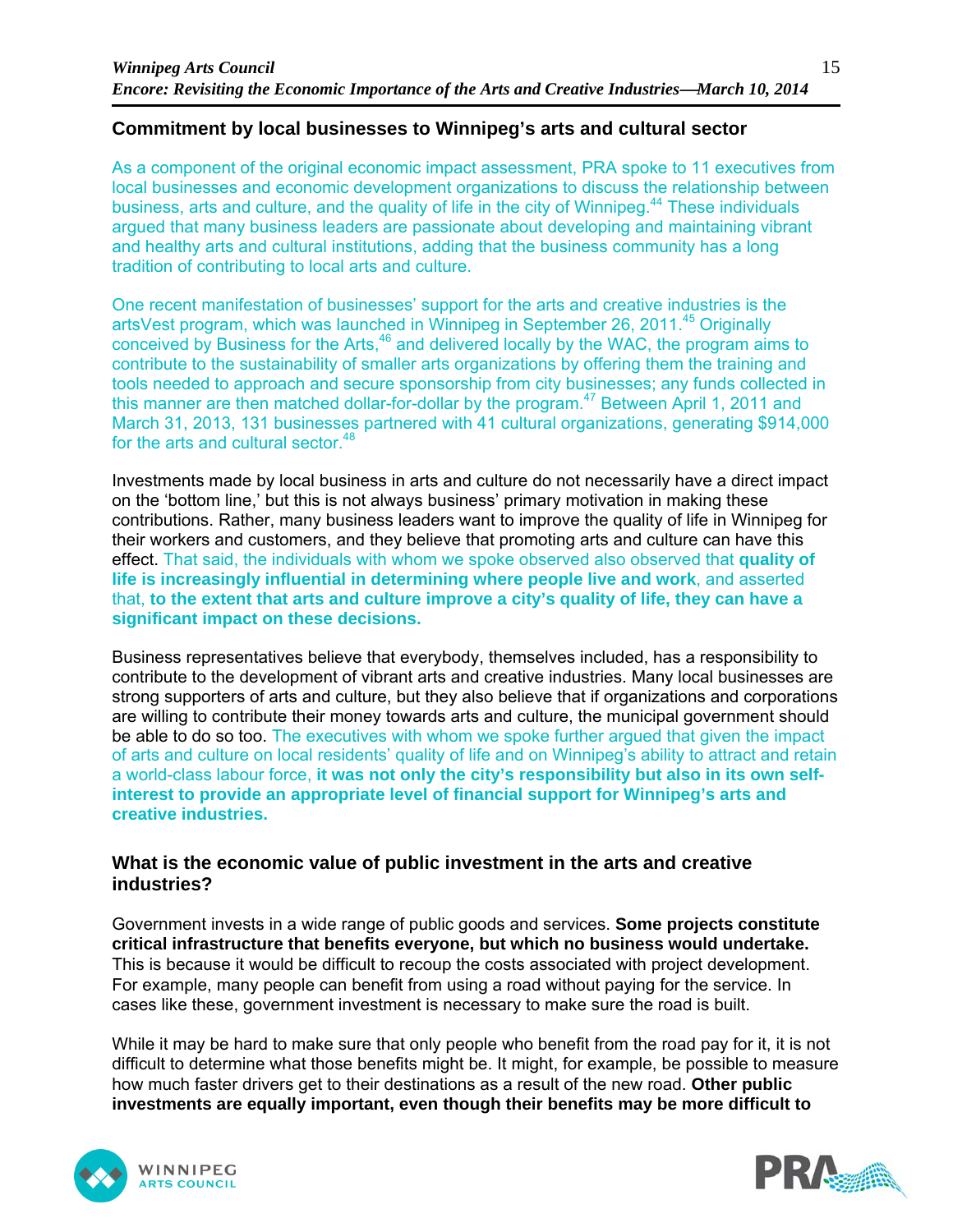**measure.** Investments in education, basic research, and arts and the creative industries fall into these categories.

#### **The importance of municipal funding for arts and culture in Winnipeg**

The municipal government plays a particularly critical role in funding arts and cultural organizations and activities as this support facilitates the leveraging of *additional* funds from the private sector and other levels of government. By investing in arts and culture, municipal governments provide assurance to other prospective funders by demonstrating leadership in supporting artistic and cultural ventures. **Municipal support constitutes an essential down payment that encourages other funding.** As evidence, in *Ticket to the Future: Phase 1,* we noted that **each dollar of municipal funding for the arts in Winnipeg encourages the contribution of an additional \$18.23 in funding from other sources.**<sup>49</sup>

**The original economic impact study observed that municipal funding in Winnipeg had plateaued since 2007,** and pointed out that as its population increases, **a fixed amount of municipal expenditure would be spread over a growing number of residents, causing the city's per capita arts funding ratio to decrease over time.** As shown in Table 4, dividing the WAC's annual allocation by the population of Winnipeg shows that after peaking in 2007 at \$6.34 per capita, the amount provided per city resident has declined steadily up to the present, in spite of a \$50,000 increase in the WAC's base allocation beginning in 2012.<sup>50</sup> On the basis of the city of Winnipeg's demographic projections, and assuming no further change in the amount allocated to the WAC by the city in the current calendar year, we estimate that in 2014, municipal funding will decline to \$5.65 per capita; in total, funding per capita will have declined approximately 11% between 2007 and 2014.

| Table 4: WAC municipal allocation per Winnipeg resident,<br>2007-2014 |                                                                                     |                                                                           |                              |
|-----------------------------------------------------------------------|-------------------------------------------------------------------------------------|---------------------------------------------------------------------------|------------------------------|
| Year                                                                  | <b>WAC municipal</b><br>allocation                                                  | <b>Population, City of</b><br><b>Winnipeg</b>                             | <b>Dollars</b><br>per capita |
| 2007                                                                  | \$4,174,551                                                                         | 658,500                                                                   | \$6.34                       |
| 2008                                                                  | \$4,032,552                                                                         | 664,900                                                                   | \$6.06                       |
| 2009                                                                  | \$4,032,552                                                                         | 673,200                                                                   | \$5.99                       |
| 2010                                                                  | \$4,032,552                                                                         | 682,800                                                                   | \$5.91                       |
| 2011                                                                  | \$4,032,552                                                                         | 694,100                                                                   | \$5.81                       |
| 2012                                                                  | \$4,082,552                                                                         | 704,800                                                                   | \$5.79                       |
| 2013                                                                  | \$4,082,552                                                                         | $*714,100$                                                                | \$5.72                       |
| 2014                                                                  | \$4,082,552                                                                         | *722,400                                                                  | \$5.65                       |
| Note:                                                                 | Asterisks denote forecasted population figures.<br>demographic figures, please see: | Source: Annual allocations are provided by the Winnipeg Arts Council; for |                              |
|                                                                       | http://winnipeg.ca/cao/pdfs/population.pdf                                          | City of Winnipeg. (2013, May 9). Population of Winnipeg. Retrieved from   |                              |



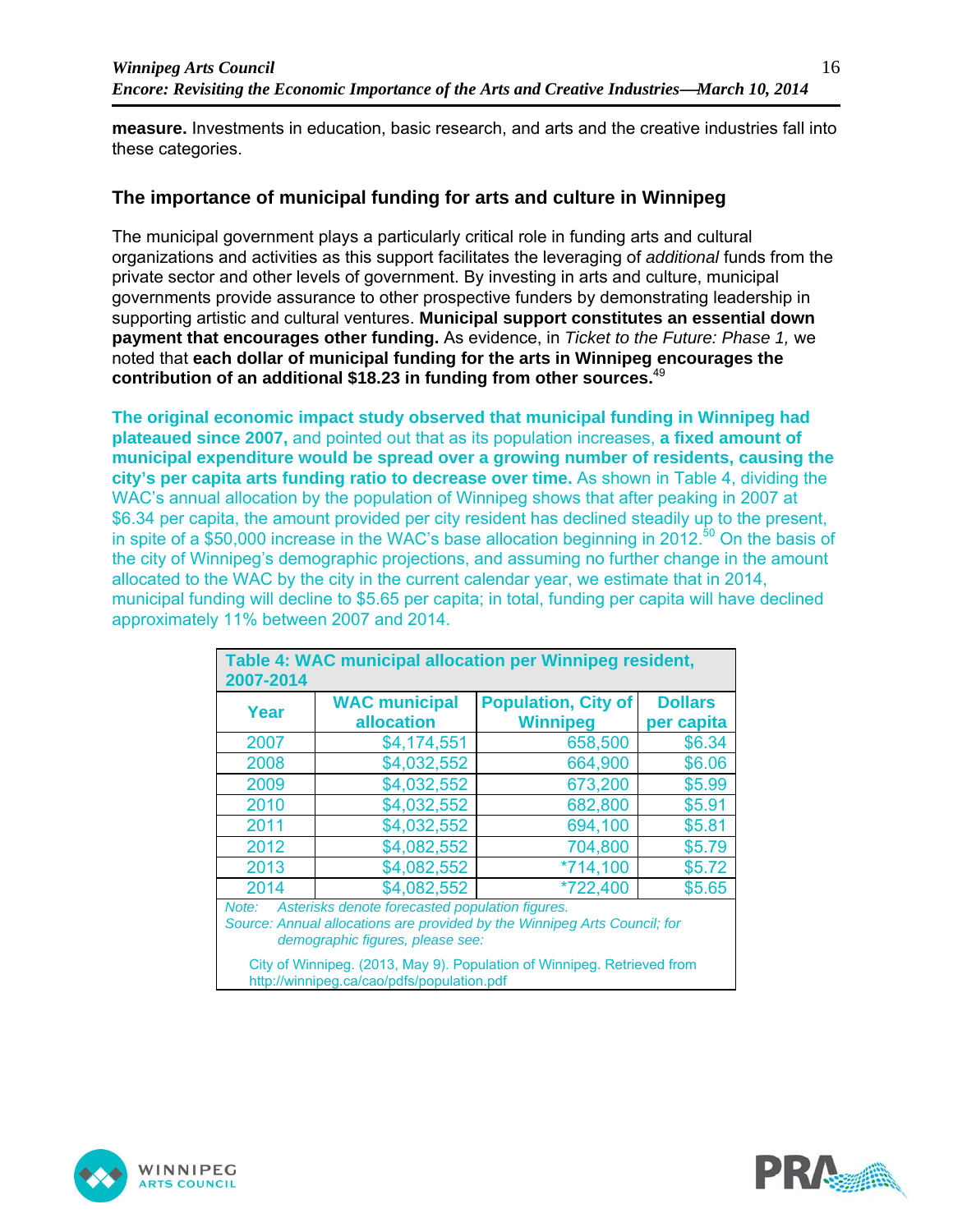## **Conclusion**

This study measures the surprising economic impact of the arts and creative industries in the city of Winnipeg, building off of an earlier study undertaken in 2009. After examining recent information pertaining to employment and economic activity in the arts and creative industries, cultural attendance, volunteerism in arts and cultural organizations, cultural tourism, and municipal funding for arts and culture, we conclude that:

- Winnipeg's arts and creative industries remain a **major employer** and a **significant contributor to the city's economic output, and appear to be growing in step with the local economy.**
- City residents continue to exhibit a **strong demand for arts and cultural activities,** and take **full advantage** of every opportunity to interface with arts and culture.
- **Through its capacity to leverage additional funding from a multitude of public and private sources, municipal investment plays a key role in supporting Winnipeg's arts and creative industries. However, per-capita funding allocated by the city to the WAC has declined continuously since 2007.**
- Local non-profit arts organizations supply a **large number** and **wide variety** of arts and cultural programs.
- $\triangleright$  Arts and cultural activities remain popular among tourists visiting the city, who continue to **inject a considerable volume of funds into the local economy.**

Considering that the arts and creative industries have a significant impact on the local economy and the quality of life of local residents, **it remains true, as local business leaders told us during the original economic impact study, that the city needs to factor in how to use the arts as a strategic resource, to assess what Winnipeggers want for their city, today and in the future, and to think about how it can call on the arts and creative industries to achieve these goals.**



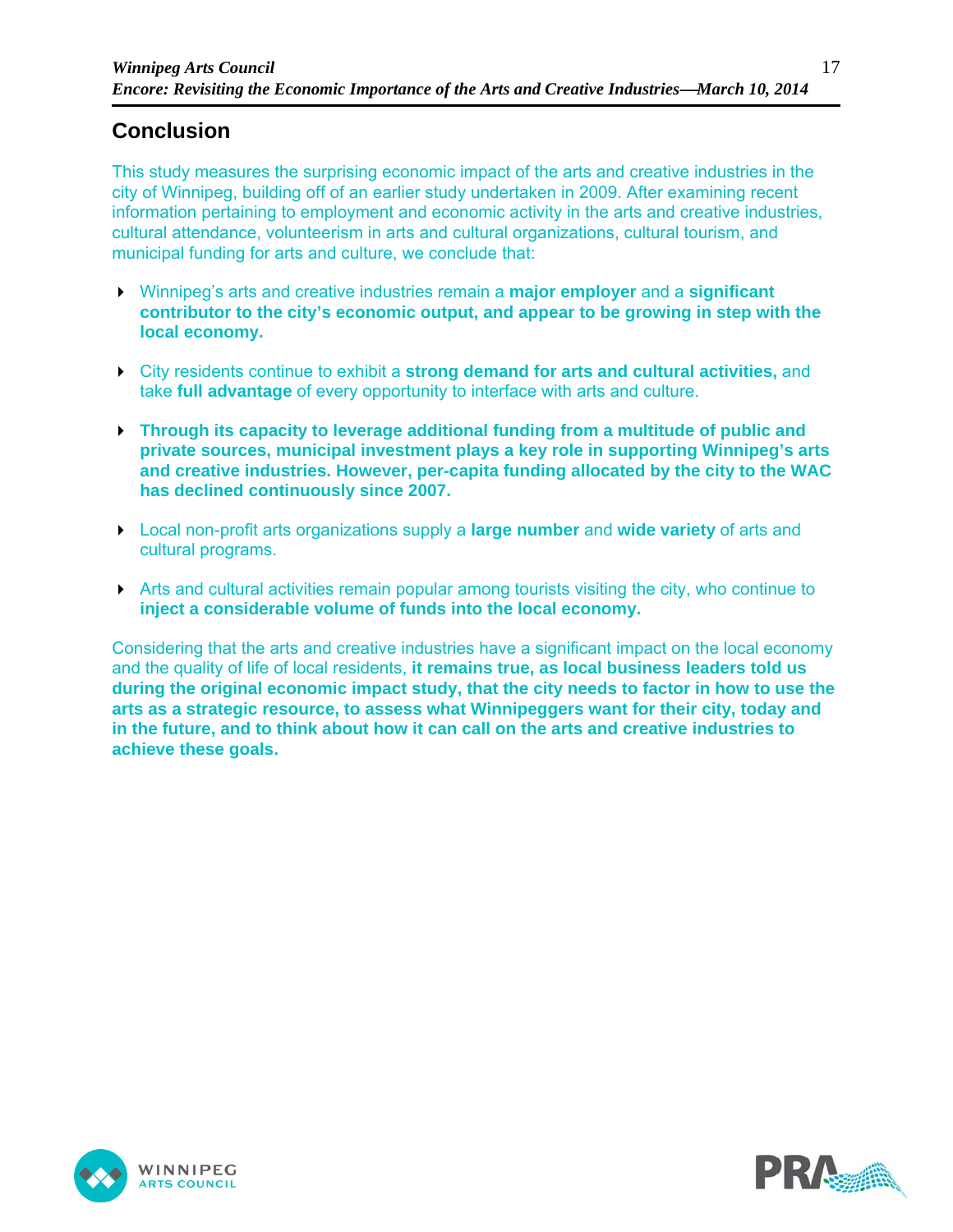**APPENDIX A – Definition of the arts and creative industries**



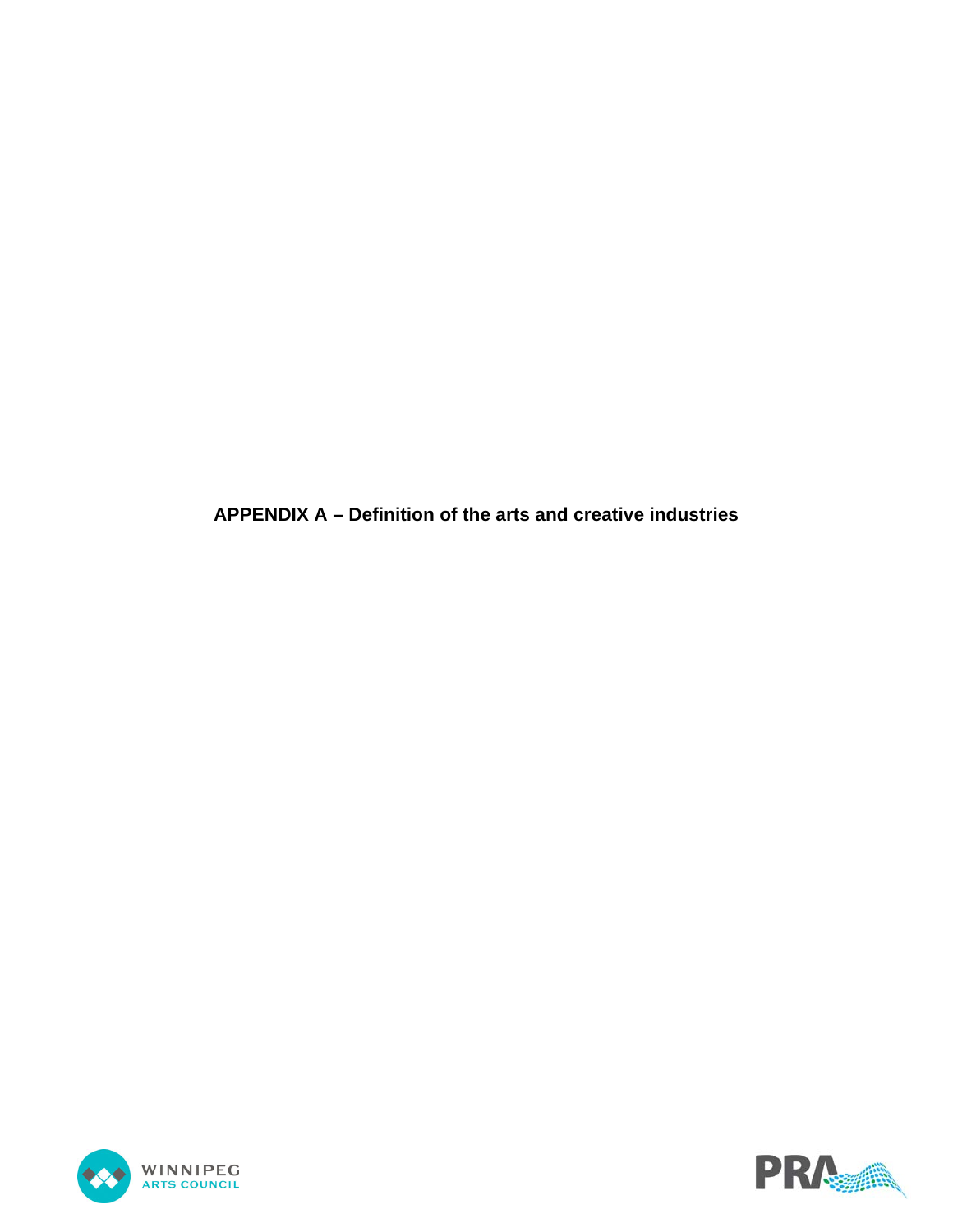| <b>NAICS code</b>                                                                                                                                                                                                                 | <b>Sector name</b>                                                         |
|-----------------------------------------------------------------------------------------------------------------------------------------------------------------------------------------------------------------------------------|----------------------------------------------------------------------------|
| 323                                                                                                                                                                                                                               | Printing and related support activities                                    |
| 4511                                                                                                                                                                                                                              | Sporting goods, hobby and musical instrument stores                        |
| 4513                                                                                                                                                                                                                              | Book stores and news dealers                                               |
| 511                                                                                                                                                                                                                               | Publishing industries (except Internet)                                    |
| 512                                                                                                                                                                                                                               | Motion picture and sound recording industries                              |
| 515                                                                                                                                                                                                                               | Broadcasting (except Internet)                                             |
| 519                                                                                                                                                                                                                               | Other information services                                                 |
| 5413                                                                                                                                                                                                                              | Architectural, engineering and related services                            |
| 5414                                                                                                                                                                                                                              | Specialized design services                                                |
| 5415                                                                                                                                                                                                                              | Computer systems design and related services                               |
| 5418                                                                                                                                                                                                                              | Advertising, public relations, and related services                        |
| 711                                                                                                                                                                                                                               | Performing arts, spectator sports and related industries                   |
| 712                                                                                                                                                                                                                               | Heritage institutions                                                      |
| 8132                                                                                                                                                                                                                              | Grant-making and giving services                                           |
| 8139                                                                                                                                                                                                                              | Business, professional, labour and other membership<br>organizations       |
|                                                                                                                                                                                                                                   | For detailed descriptions of each of these industrial sectors, please see: |
| Statistics Canada. (2012, January 6). North American Industry<br>Classification System (NAICS) 2012 - Canada. Retrieved from<br>http://www.statcan.gc.ca/subjects-sujets/standard-norme/naics-<br>scian/2012/index-indexe-eng.htm |                                                                            |



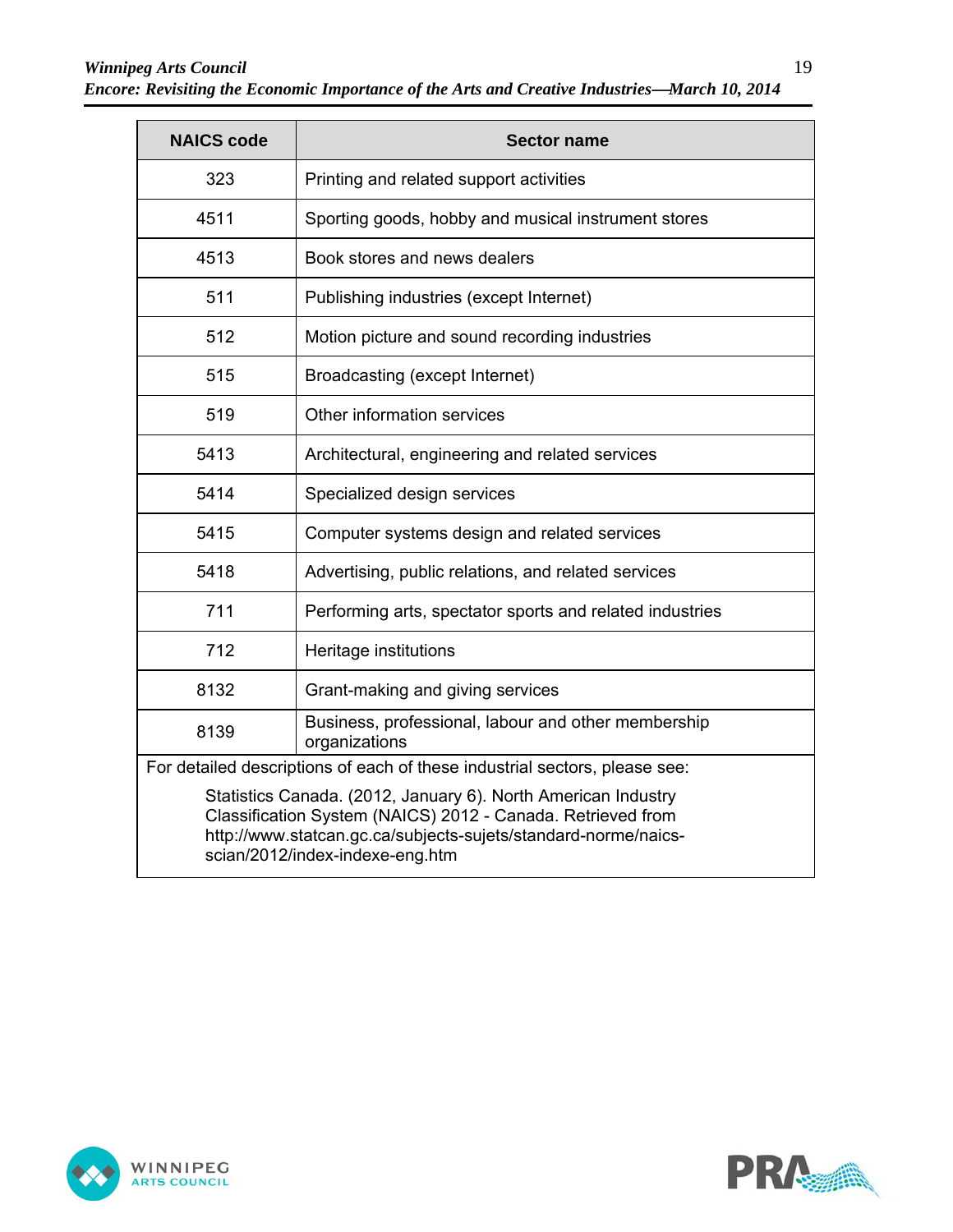#### **Endnotes**

| $\mathbf{1}$              | Kives, B. (2009, August 28). City the 2010 Cultural Capital. Winnipeg Free Press. Retrieved August 31, 2009 from<br>http://www.winnipegfreepress.com/breakingnews/city-the-2010-cultural-capital-55324282.html.                                                                                                                                                 |
|---------------------------|-----------------------------------------------------------------------------------------------------------------------------------------------------------------------------------------------------------------------------------------------------------------------------------------------------------------------------------------------------------------|
| $\overline{c}$            | For discussions of Winnipeg's reputation as a centre of arts and culture—both nationally and overseas— please see:                                                                                                                                                                                                                                              |
|                           | Gonick, N. (2011, June 22). Winnipeg artists invade Paris. CBC Manitoba SCENE: Your Source for Local<br>Arts & Entertainment. Retrieved from http://www.cbc.ca/manitoba/scene/other/2011/06/22/winnipeg-<br>artists-invade-paris/                                                                                                                               |
|                           | Mayer, M. (2011, April 27). New York, Paris, BerlinWinnipeg? <i>Macleans.ca</i> . Retrieved from<br>http://www2.macleans.ca/2011/04/27/new-york-paris-berlin-winnipeg/                                                                                                                                                                                          |
| $\ensuremath{\mathbf{3}}$ | Winnipeg Arts Council, & DIALOG. (2011, June 14). Ticket to the Future: Phase 2 - A Cultural Action Plan for<br>Winnipeg. Retrieved from http://winnipegarts.ca/images/uploads/files/Pages/Reports_Plans_and_By-<br>Laws/TTTF2_for_Web.pdf                                                                                                                      |
| $\overline{4}$            | Conference Board of Canada. (2008). Valuing culture: Measuring and understanding Canada's creative economy.<br>Retrieved April 13, 2009, from http://sso.conferenceboard.ca/e-<br>Library/temp/BoardWise2ELJLPJHBEDHBABBDFPMIIHEF200941312516/08-<br>152_CanadasCreativeEconomy.pdf.                                                                            |
| $\sqrt{5}$                | Please see pg. 12:                                                                                                                                                                                                                                                                                                                                              |
|                           | City of Vancouver Creative City Task Force. (2008, January). Culture plan for Vancouver: 2008-2018.<br>Retrieved August 15, 2009, from http://vancouver.ca/creativecity/pdf/CulturePlan2008_%202018.pdf.                                                                                                                                                        |
| 6                         | This study draws upon the definition of the arts and creative industries used by the Arts & Cultural Industries<br>Association of Manitoba in earlier work pertaining to employment in the 'arts and cultural industries'. Based on the<br>definition, we consider the 'arts and cultural industries' to be synonymous with the 'arts and creative industries'. |
| $\boldsymbol{7}$          | Australian Film Commission, & Australian Government. (2008). The economic contribution of a film project: A<br>guide to issues and practice in the use of multipliers. Retrieved June 23, 2009, from<br>http://www.afc.gov.au/gtp/pdfs/multipliers.pdf.                                                                                                         |
| $\bf 8$                   | For a technical discussion of these issues, the reader is referred to Appendix C in the original economic impact<br>study, which also includes a brief survey of prior studies assessing the economic impact of arts and culture.                                                                                                                               |
| 9                         | Winnipeg Folk Festival. (2013). Economic Impact. Website of the Winnipeg Folk Festival. Retrieved December 27,<br>2013, from http://www.stagingthefuture.ca/about-us/economic-impact                                                                                                                                                                            |
| 10                        | Festival du Voyageur Inc. (2011, June 29). Results of the Economic Impact Assessment of the 2011 Festival du<br>Voyageur. Retrieved from http://festivalvoyageur.mb.ca/wp-content/uploads/2013/07/PRESS-RELEASE-2011-<br>Results.pdf                                                                                                                            |
| $11\,$                    | Nordicity Group Ltd. (2012). SoundCheck: An Economic Impact Analysis of Manitoba's Music Industry (Final<br>Report). Manitoba Music. Retrieved from http://www.nordicity.com/media/201336dgpgmdhxfe.pdf                                                                                                                                                         |
| 12                        | Nordicity Group Ltd. (2013). Snapshot 2013 - The Manitoba Media Production Industry Economic Impact Study<br>(Final Report). On Screen Manitoba. Retrieved from http://onscreenmanitoba.com/wp-<br>content/uploads/2013/09/OSM-Snapshot-2013-Full-Study1.pdf                                                                                                    |
| 13                        | According to data from Statistics Canada provided by Economic Development Winnipeg Inc., employment in the<br>arts and creative industries in Winnipeg in 2012 was approximately 26,600. For a full list of industrial sectors<br>included in the definition, please see Appendix $\bf{A}$ .                                                                    |
|                           | Employment in the Winnipeg Census Metropolitan Area in 2012 was 417,400. Please see pg. 14:                                                                                                                                                                                                                                                                     |
|                           | Economic Development Winnipeg Inc. (2013, November 14). Winnipeg Economic Outlook 2013.<br>Presented at the Manitoba Association of Business Economists - Economic Outlook Conference. Retrieved<br>from https://www.cabe.ca/jmv3/index.php/documents?task=document.viewdoc&id=817                                                                              |

<sup>14</sup> According to Statistics Canada data supplied by Economic Development Winnipeg Inc., in 2012 there were 42,812 business establishments in the Winnipeg Census Metropolitan Area, of which 3,494 constituted the city's arts and



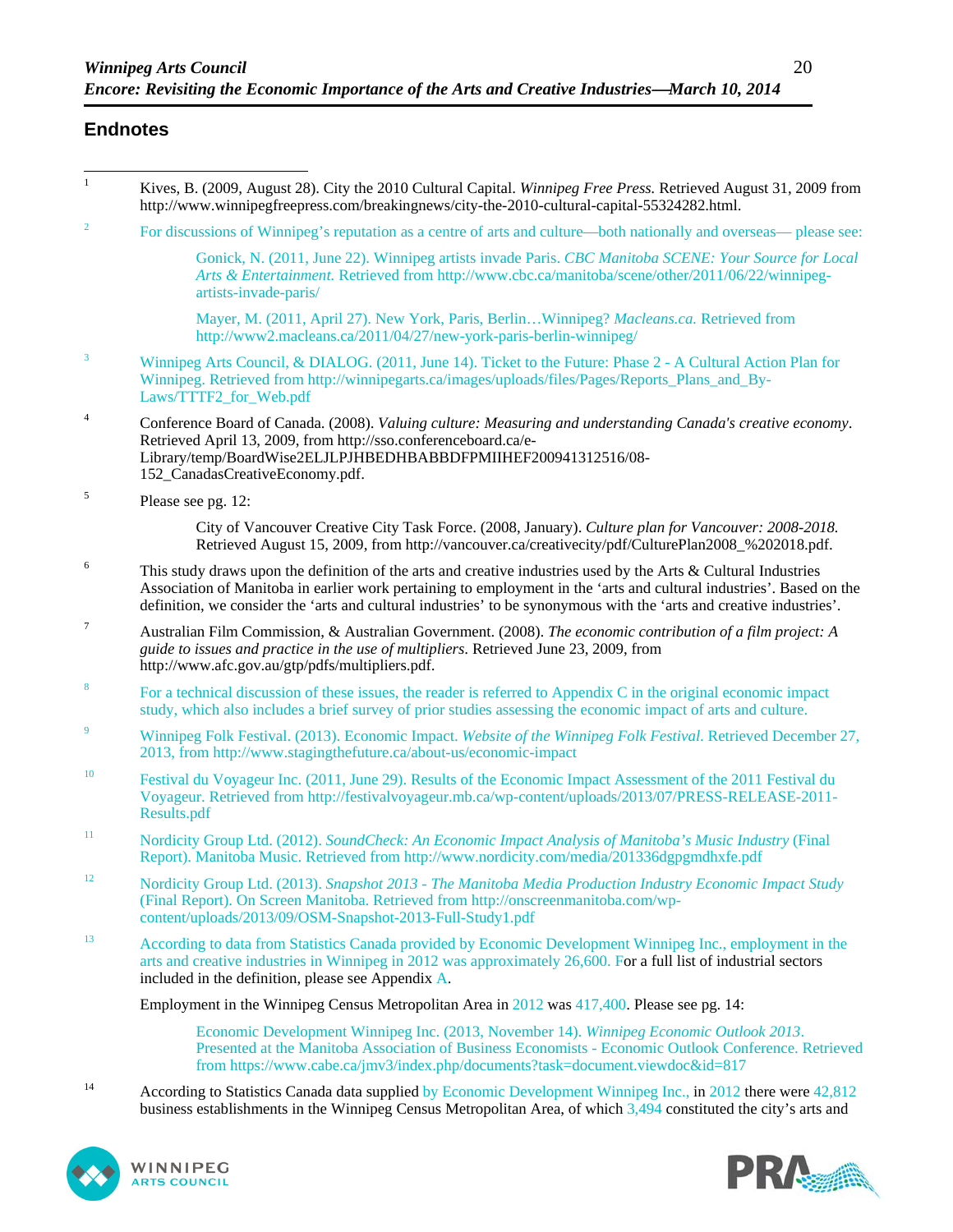creative industries. The definition used to identify establishments in the arts and creative industries is analogous to the one used to estimate sectoral employment, as outlined in Appendix A.

<sup>15</sup> According to data from Statistics Canada provided by Economic Development Winnipeg Inc., in Q4 2012 average weekly earnings in the province of Manitoba were approximately \$829 or \$43,108 annually. Please see pg. 8:

> Economic Development Winnipeg Inc. (2013, May 6). Winnipeg's Quarterly Economic Highlights, Q4 2012. Retrieved from

http://www.economicdevelopmentwinnipeg.com/uploads/document\_file/2012\_winnipeg\_quarterly\_econo mic\_highlights\_4th\_quarter.pdf

At the time of the original study, average weekly earnings in Manitoba were approximately \$769 or \$39,988 annually. Since these values appear to be expressed in nominal terms, the difference between them is, in part, attributable to inflation over time; and proper comparison between the values requires the more recent figure to be "deflated" to compensate for this. Using the Bank of Canada's Inflation Calculator, we determine that weekly earnings of \$43,108 in 2012 would be equivalent to \$40,739 in 2009. Please see:

Bank of Canada. (2014, January 1). Inflation Calculator. *Website of the Bank of Canada*. Retrieved January 11, 2014, from http://www.bankofcanada.ca/rates/related/inflation-calculator/

Research by Hill Strategies Research Inc. shows that in 2006, the gap in earnings between artists and the average for the labour force in Winnipeg was 39%. Assuming the gap remained unchanged between 2006 and 2012, average real (i.e., inflation-adjusted) earnings for artists in Manitoba in 2012 would be \$24,851. Based on Statistics Canada's 2006 Census, Hill Strategies Research Inc. further estimated that there were 2,905 artists in the city of Winnipeg in 2006. It should be acknowledged that this figure might not account for all artists in the city, as many engage in several professions to support their artistic pursuits and may be classified under one of these. We assume that the number of artists in Winnipeg 2012 is the same as in 2006, due to the observation that the number of city artists remained essentially constant between 2001 and 2006. Please see 25:

Hill Strategies Research Inc. (2009). *Artists in Large Canadian Cities Based on the 2006 Census*. Canada Council for the Arts, Department of Canadian Heritage, and Ontario Arts Council. Retrieved from http://www.arts.on.ca/AssetFactory.aspx?did=6176

GDP is estimated by calculating labour income for the arts and creative industry, which consists of  $2,905$  artists earning \$24,851 annually, and 23,695 other workers earning \$40,739 annually. Total earnings for artists in 2012 are therefore estimated at \$72,192,155, while earnings for non-artists are estimated at \$965,310,605.

By these estimates, labour force earnings in the arts and creative industries account for about \$1,037,502,760 (\$1.038 billion). It should be noted that this is in fact an underestimate of the industry's GDP because it does not account for other types of income stemming from activity in the industry, such as corporate profits. According to estimates presented by Economic Development Winnipeg Inc., in 2012 Winnipeg's GDP was approximately \$27.9 billion. Please see slide 14:

Economic Development Winnipeg Inc. (2013, November 14). *Winnipeg Economic Outlook 2013*. Presented at the Manitoba Association of Business Economists - Economic Outlook Conference. Retrieved from https://www.cabe.ca/jmv3/index.php/documents?task=document.viewdoc&id=817

Therefore, the arts and creative industries account for about 3.7% of the city's GDP. This figure remains consistent with Statistics Canada's earlier estimate that the arts and creative industries accounted for 3.6% of Manitoba's GDP in 2003. Please see pg. 61:

Culture Statistics Program. (2007). *Economic Contribution of the Culture Sector to Canada's Provinces*. Culture, Tourism and the Centre for Education Statistics Research papers. Research Paper, Ottawa, ON: Statistics Canada. Retrieved July 18, 2009, from http://www.statcan.gc.ca/pub/81-595-m/81-595 m2006037-eng.pdf.

#### 16 Please see pg. 1:

Economic Development Winnipeg Inc. (2013, November 7). Winnipeg's Quarterly Economic Highlights, Q2 2013. Retrieved from http://www.economicdevelopmentwinnipeg.com/uploads/document\_file/2013\_winnipeg\_quarterly\_econo mic\_highlights\_2nd\_quarter.pdf



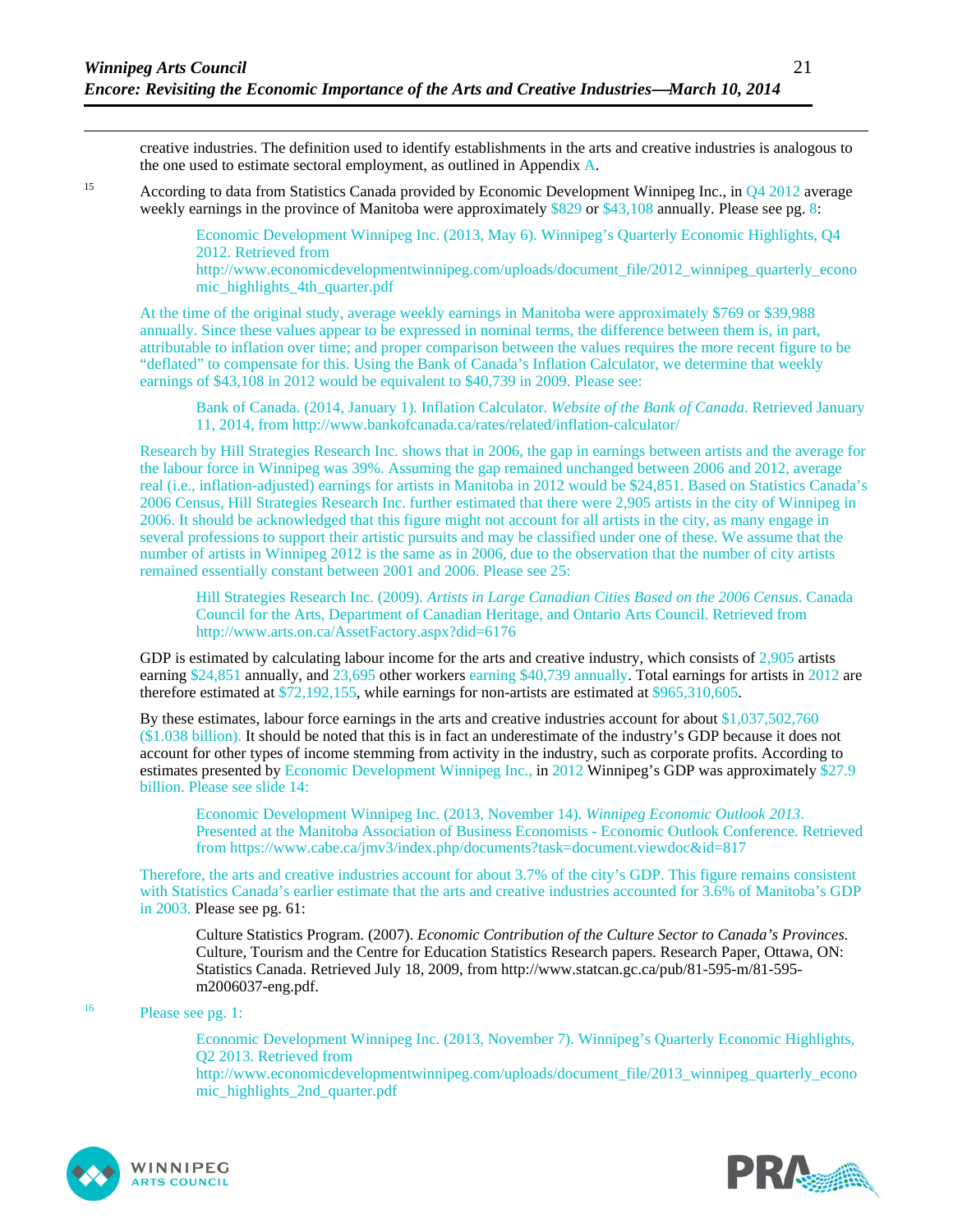<sup>17</sup> Assuming a constant ratio of total GDP affected by the arts and creative industries to the output of the industries themselves across Canada, \$1.038 billion (the estimated GDP of Winnipeg's arts and creative industries) multiplied by 7.4% (the Conference Board estimate of Canadian GDP affected by the arts and creative industries), divided by 3.8% (the Conference Board's estimate of the output of these industries)  $= $2.02$  billion. This result should be interpreted with caution, as some regional variability in the arts and creative industry share of total economic activity would be expected. Nonetheless, it is worthwhile acknowledging the Conference Board's argument that the economic footprint of the arts and creative industries likely extends far beyond the sector itself.

> Conference Board of Canada. (2008). *Valuing culture: Measuring and understanding Canada's creative economy*. Retrieved April 13, 2009, from http://sso.conferenceboard.ca/e-Library/temp/BoardWise2ELJLPJHBEDHBABBDFPMIIHEF200941312516/08- 152\_CanadasCreativeEconomy.pdf.

- <sup>18</sup> While not included in the study, the economic significance of faculties at Winnipeg-based tertiary educational institutions linked to the arts and creative industries should not be overlooked. Not only do these institutions provide additional employment for local residents, they enable students to develop the human capital required to participate in the arts and creative industries. Moreover, as is true in other industries, research undertaken at these institutions tends to spill over into the private sector, resulting in the development of new products, services, and production techniques that increase the competitiveness of local firms. However, these linkages are not unique to the arts and creative industries, and similar relationships exist between tertiary educational institutions and many other industrial sectors as well. Consequently, employment and output linked to economic activity in these institutions is not included in the economic footprint of Winnipeg's arts and creative industries.
- <sup>19</sup> Please see pg. 12:

City of Vancouver Creative City Task Force. (2008, January). *Culture plan for Vancouver: 2008-2018.*  Retrieved August 15, 2009, from http://vancouver.ca/creativecity/pdf/CulturePlan2008\_%202018.pdf.

<sup>20</sup> Employment in sectors other than the arts and creative industries is reported in:

Economic Development Winnipeg Inc. (2013, June 5). Employment by Industry, Winnipeg CMA. Retrieved from http://www.economicdevelopmentwinnipeg.com/uploads/document\_file/employment\_by\_industry\_winnip eg.pdf

<sup>21</sup> To obtain this estimate, it was assumed that seasonal workers were 0.25 FTE, whereas part-time, contract employees, independent artists, other employees, and workers falling under multiple employment classes were 0.5 FTE. These parameters are rather conservative. In an earlier study of the economic impact of the arts in Manitoba, the Manitoba Bureau of Statistics (MBS) assumed that the average work year in the arts community was 40 weeks rather than 52 (0.7692 FTE). If it is assumed that all employees in the arts community (aside from full-time and seasonal employees) work 40 weeks a year, then Winnipeg's arts and creative industries generate the equivalent of 3,918 full-time positions. Please see:

Manitoba Bureau of Statistics. (1994). *Economic impact of the arts in Manitoba.*

- <sup>22</sup> Miscellaneous expenditures also account for a large proportion of organizational spending  $(5.8\%)$ , although much of this consists of spending in other cost categories, which had been aggregated and therefore could not be justifiably placed in any of these.
- <sup>23</sup> City of Winnipeg. (2013, May 9). Population of Winnipeg. Retrieved from http://winnipeg.ca/cao/pdfs/population.pdf
- 24 Lazowski, A. (2013, August 7). 100 Masters extends stay at Winnipeg Art Gallery. *CBC Manitoba SCENE: Your Source for Local Arts & Entertainment*. Retrieved from http://www.cbc.ca/manitoba/scene/other/2013/08/07/100 masters-extend-stay-at-winnipeg-art-gallery/
- 25 Lazowski, A. (2013, July 29). Fringe Festival breaks attendance records. *CBC Manitoba SCENE: Your Source for Local Arts & Entertainment*. Retrieved from http://www.cbc.ca/manitoba/scene/theatre/2013/07/29/fringe-festivalbreaks-attendance-records/
- 26 Ratuski, A. (2013, July 15). Winnipeg Folk Festival attendance breaks a few records. *CBC Manitoba SCENE: Your Source for Local Arts & Entertainment*. Retrieved from http://www.cbc.ca/manitoba/scene/folkfest/2013/07/15/winnipeg-folk-festival-attendance-breaks-a-few-records/



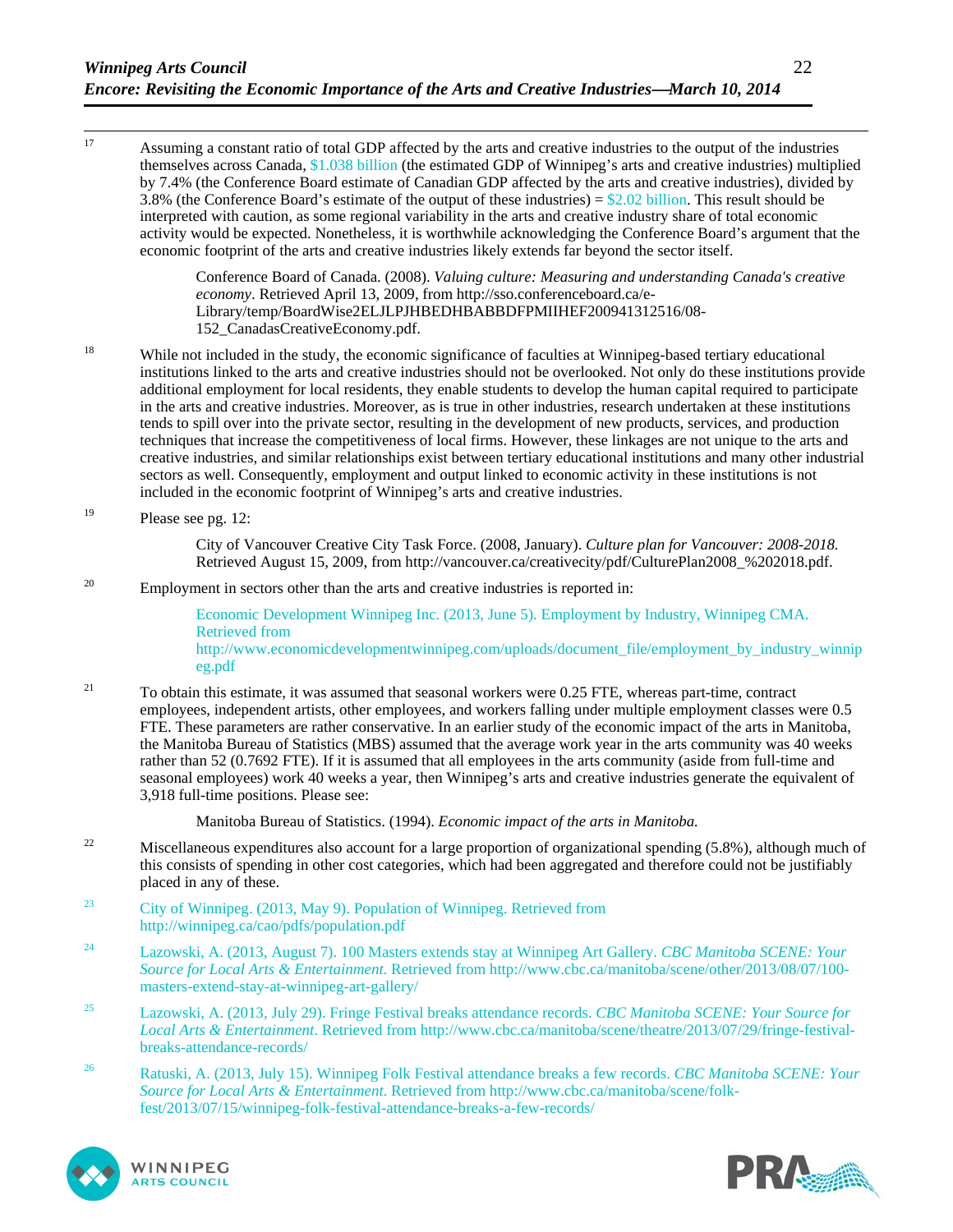| $27\,$ | Please see pp. 3-4:                                                                                                                                                                                                                                                                                                                                                                                                                                                                                                                                                                                                                                                                                                               |
|--------|-----------------------------------------------------------------------------------------------------------------------------------------------------------------------------------------------------------------------------------------------------------------------------------------------------------------------------------------------------------------------------------------------------------------------------------------------------------------------------------------------------------------------------------------------------------------------------------------------------------------------------------------------------------------------------------------------------------------------------------|
|        | Hill Strategies Research Inc. (2012, March 20). Manitobans' Arts, Culture and Heritage Activities in 2010.<br>Retrieved from http://www.hillstrategies.com/sites/default/files/Cultural_activities_Manitoba2010.pdf                                                                                                                                                                                                                                                                                                                                                                                                                                                                                                               |
| 28     | Winnipeg School Division. (2013, September 30). Your Guide to WSD, 2013-2014. Retrieved from<br>https://www.winnipegsd.ca/NEWS/Documents/YourGuide201314.pdf                                                                                                                                                                                                                                                                                                                                                                                                                                                                                                                                                                      |
| 29     | Please see pg. 8:                                                                                                                                                                                                                                                                                                                                                                                                                                                                                                                                                                                                                                                                                                                 |
|        | Economic Development Winnipeg Inc. (2013, July 19). Winnipeg Creative Industries (2013 Profile).<br><b>Retrieved from</b><br>http://www.economicdevelopmentwinnipeg.com/uploads/files/00788 EDW CI Sector Profile LR.pdf                                                                                                                                                                                                                                                                                                                                                                                                                                                                                                          |
| 30     | Culture Days. (2014, January 1). About Culture Days. Culture Days Website. Retrieved January 13, 2014, from<br>http://culturedays.ca/en/about-culture-days                                                                                                                                                                                                                                                                                                                                                                                                                                                                                                                                                                        |
| 31     | Please see pg. 6:                                                                                                                                                                                                                                                                                                                                                                                                                                                                                                                                                                                                                                                                                                                 |
|        | Culture Days. (2013, May 16). Culture Days, 2012 Report: Canada's Participation in Year Three. Retrieved<br>from http://culturedays.ca/assets/Tipsandtools/CD2013_2012Report.pdf                                                                                                                                                                                                                                                                                                                                                                                                                                                                                                                                                  |
|        | It should be noted that cities in Alberta and Quebec are not included in these figures, as these provinces have<br>complementary programs.                                                                                                                                                                                                                                                                                                                                                                                                                                                                                                                                                                                        |
| 32     | During the 2012 Culture Days, 280 free activities were held in the province of Manitoba; by 2013, this had increased<br>to 333 activities. Please see:                                                                                                                                                                                                                                                                                                                                                                                                                                                                                                                                                                            |
|        | Culture Days. (2014, January 1). Culture Days: Manitoba. Culture Days Website. Retrieved January 13,<br>2014, from http://mb.culturedays.ca/en                                                                                                                                                                                                                                                                                                                                                                                                                                                                                                                                                                                    |
| 33     | Province of Manitoba. (2012, May 10). Thirty New Canadians Take Oath at Special Manitoba Day Citizenship<br>Ceremony. Website of the Province of Manitoba. Retrieved January 13, 2014, from<br>http://news.gov.mb.ca/news/?item=14092                                                                                                                                                                                                                                                                                                                                                                                                                                                                                             |
| 34     | Please see pg. 2:                                                                                                                                                                                                                                                                                                                                                                                                                                                                                                                                                                                                                                                                                                                 |
|        | Institute for Canadian Citizenship. (2013, November 6). ICC Annual Report, 2012-2013. Retrieved from<br>http://www.icc-icc.ca/en/docs/AnnualReport/ICC%20AnnualReport%2012-13_Online.pdf                                                                                                                                                                                                                                                                                                                                                                                                                                                                                                                                          |
| 35     | Institute for Canadian Citizenship. (2013, November 6). CAP Attractions: Manitoba. Website of the Institute for<br>Canadian Citizenship. Retrieved January 7, 2014, from http://www.icc-icc.ca/en/cap/attractionsMB.php                                                                                                                                                                                                                                                                                                                                                                                                                                                                                                           |
| 36     | Creative City Network of Canada. (n.d.). Cultural Tourism. Website of the Creative City Network of Canada.<br>Retrieved January 10, 2014, from http://www.creativecity.ca/research-hub/cultural-tourism.php                                                                                                                                                                                                                                                                                                                                                                                                                                                                                                                       |
| 37     | It should be noted that an individual tourist may engage in several of these activities during any given visit. For<br>example, he or she may go golfing, attend a cultural event, and visit a casino during the same trip.                                                                                                                                                                                                                                                                                                                                                                                                                                                                                                       |
| 38     | In fact, some evidence suggests that cultural tourists may spend more than other classes of tourists, which would<br>mean this estimate is lower than the actual value. Please see pg. 12:                                                                                                                                                                                                                                                                                                                                                                                                                                                                                                                                        |
|        | Americans for the Arts. (2007, May 17). Arts & Economic Prosperity III: The economic impact of<br>nonprofit arts and culture organizations and their audiences. Retrieved May 29, 2009, from<br>http://www.americansforthearts.org/pdf/information_services/research/services/economic_impact/national_<br>findings_summary_report.pdf.                                                                                                                                                                                                                                                                                                                                                                                           |
| 39     | Data provided by Economic Development Winnipeg Inc. indicates that in 2011, overnight visitors to the city of<br>Winnipeg participated in 422,967 cultural activities (i.e., attending a play, concert, festival or fair, or visiting a<br>historic site or art gallery) while in the city. As data is not provided for same-day visitors, PRA estimated<br>participation for these individuals by extrapolating from 2004 data used in the original economic impact assessment,<br>imposing the assumption that changes in the proportion of tourists engaging in these activities would be equivalent<br>for same-day and overnight visitors. Adding the original trip activity data for overnight visitors to the extrapolated |

data for same-day visitors, we estimate that tourists engaged in 582,709 cultural activities while staying in the city of Winnipeg in 2011.



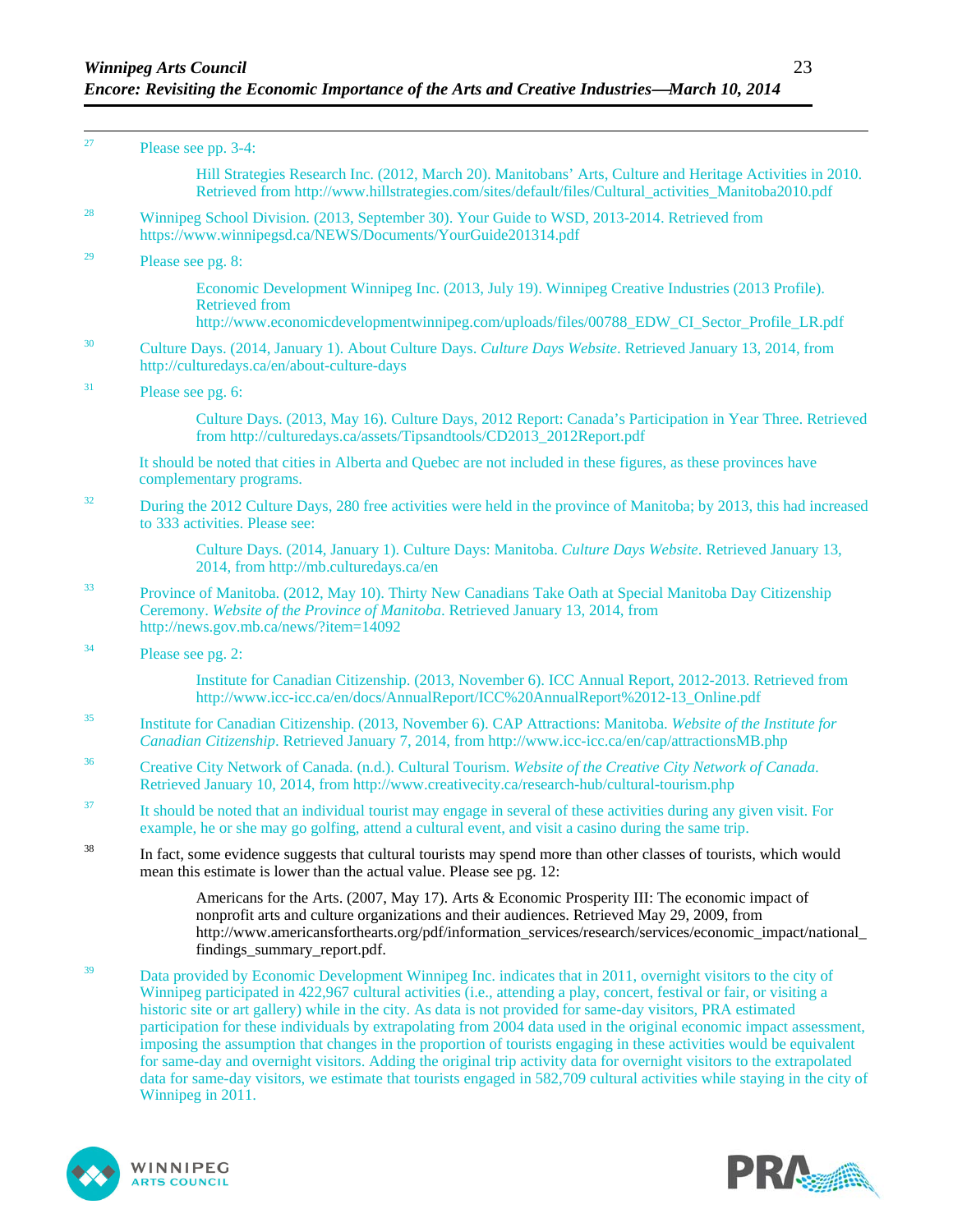The data further indicates that average trip length in 2011 was 1.2 days, and that average expenditure per person on each trip was \$142.94; therefore, average expenditures per day are approximately \$119.12. Accounting for inflation between 2007 and 2011, we conclude that visitors to Winnipeg spend about \$110.25 per day.

Finally, we calculate expenditures using the following formula:

582,709 cultural activities X 1.2 days X  $$110.25$  per day = \$77,092,401 in spending by visitors while engaging in cultural activities in the city of Winnipeg.

It is important to note that due to apparent differences in how tourist activity information was gathered in the data available for this analysis and for the 2009 economic impact study, PRA could not apply the same methodology to estimate expenditures by culture tourists; consequently, the two estimates are not directly comparable. In particular, because the list of activities presented in the 2004 activity data appeared to be all-inclusive, it was possible to calculate the average time tourists required to complete each task while visiting the city (i.e., divide activities per day by average trip length). By contrast, the list of activities in the 2011 data appears to be partial (i.e., several activities in the earlier list are not present in the later list). As a result, it is not appropriate to use the same methodology for estimating the time visitors spend engaging in arts, culture, and heritage activities while in the city. One implication of the above is that the estimate presented in this report should be interpreted as spending by tourists who participate in arts, culture, and heritage activities, rather than spending by tourists as they are engaged in arts, culture, and heritage activities; since the former includes all other types of activities, it is likely to be larger than the latter.

- <sup>40</sup> A large number of arts and culture organizations reported volunteer numbers without reporting volunteer hours. For those organizations that did report volunteer hours, the average was calculated to be 25.1 hours per volunteer per year. Assuming a similar commitment from people who volunteered their time for organizations that did *not* report volunteer hours yields a total of 1,595,035 hours for all organizations in the sample.
- <sup>41</sup> Full-time equivalencies (FTEs) were calculated by dividing total volunteer hours by 2,080 (40 hours per week over 52 weeks).
- <sup>42</sup> A recent report by Hill Strategies Research Inc. about volunteers and donors in arts and cultural organizations in Canada states that about 29,000 Manitobans volunteered for such organizations in 2010; this is approximately onequarter lower than the estimate in our report. It is important to note the author's warning that many of the figures contained in the report, while statistically reliable, have a high margin of error. Please see pg. 28:

Hill, K. (2013, March 15). Volunteers and donors in arts and culture organizations in Canada in 2010. *Statistical Insights on the Arts*, *11*(3). Retrieved from http://www.hillstrategies.com/sites/default/files/Volunteers\_donors2010.pdf

43 Please see:

Hill Strategies Research Inc. (2013, March 15). Volunteers and donors in arts and culture organizations in Canada in 2010. *Statistical Insights on the Arts*, *11*(3). Retrieved from http://www.hillstrategies.com/sites/default/files/Volunteers\_donors2010.pdf

Vezina, M., & Crompton, S. (2012). *Volunteering in Canada*. Statistics Canada. Retrieved from http://www.statcan.gc.ca/pub/11-008-x/2012001/article/11638-eng.pdf

The reader is also referred to pp. 29-33:

Statistics Canada. (2008). *Satellite account of non-profit institutions and volunteering: 1997 to 2005*. Retrieved April 25, 2009, from http://www.statcan.gc.ca/pub/13-015-x/13-015-x2008000-eng.pdf.

- <sup>44</sup> An overview of the key points raised by the participants is provided in Appendix A in the original report.
- <sup>45</sup> SCENE Staff. (2011, September 26). New arts funding program will help organizations develop relationships with local businesses. *CBC Manitoba SCENE: Your Source for Local Arts & Entertainment*. Retrieved from http://www.cbc.ca/manitoba/scene/other/2011/09/26/artsvest/
- <sup>46</sup> Founded in 1974, Business for the Arts is a national organization that aims to strengthen relationships between the private sector and the arts. Please see:

Business for the Arts. (2014, January 1). BftA: History. *Website of Business for the Arts.* Retrieved January 10, 2014, from http://www.businessforthearts.org/about-us/history/